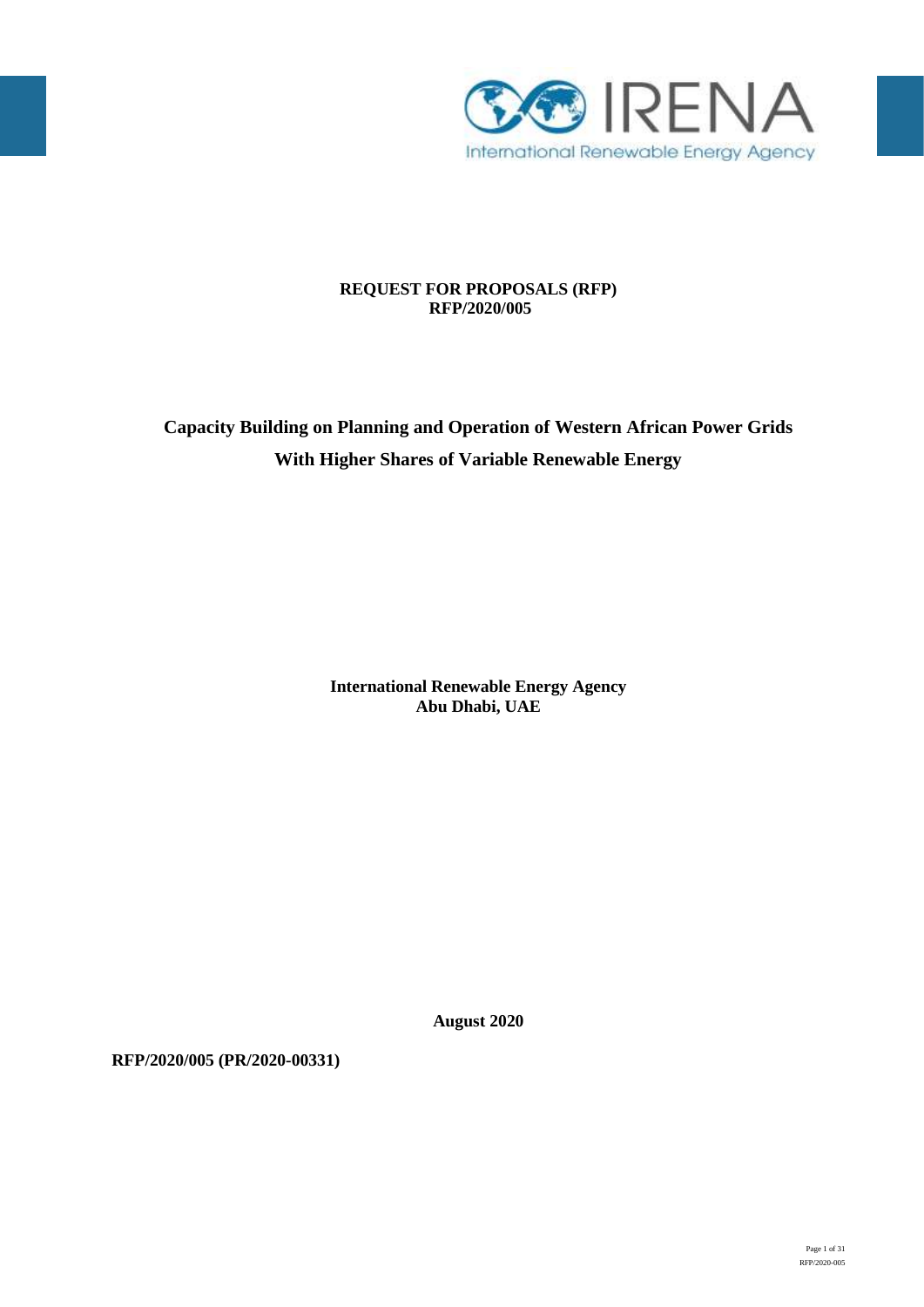

# **Section 1: Letter of Invitation**

Abu Dhabi, 10 August 2020

Dear Madam or Sir,

The International Renewable Energy Agency (IRENA) hereby invites you to submit a Proposal to this Request for Proposal (RFP) for the following consultancy for: Capacity Building on Planning and Operation of Western African Power Grids with Higher Shares of Variable Renewable Energy

1. This RFP includes the following documents:

- Section 1 This Letter of Invitation
- Section 2 Instructions to Proposers (including Data Sheet (DS)
- Section 3 Terms of Reference (TOR) including technical evaluation criteria
- Section 4 Proposal Submission Form
- Section 5 Documents Establishing the Eligibility and Qualifications of the Proposer
- Section 6 Technical Proposal Form
- Section 7 Financial Proposal Form
- Section 8 General Terms and Conditions (attached herewith)
- 2. Your offer comprising of a Technical and Financial Proposal, in separate sealed envelopes, should be submitted in accordance with the DS.
- 3. You are kindly requested to submit an acknowledgment letter to IRENA via the following email [procurement@irena.org](mailto:procurement@irena.org) or the following addressee and location:

## International Renewable Energy Agency Masdar City Procurement Office, 2nd floor P.O. Box 236 Abu Dhabi, United Arab Emirates, Procurement Office **RFP: 2020/005**

### **Deadline for submission: Monday, 31 August 2020, Time: 14.00 Hours, GST (Gulf Standard Time) Abu Dhabi, United Arab Emirates (UAE)**

- 4. The letter should be received by IRENA no later than Friday, 14 August 2020, 15.00 H GST (Gulf **Standard Time)**. The same letter should advise whether your company intends to submit a Proposal and if not, we would appreciate your kind indication of the reason, for our records purposes.
- 5. Should you need further clarification, kindly communicate with the contact person indicated in the attached Bid DS duly assigned to handle all queries for this RFP
- We look forward to your Proposal and thank you in advance for your interest in IRENA procurement opportunities.

Yours sincerely,

Bruce Neese Director, Administration & Management Services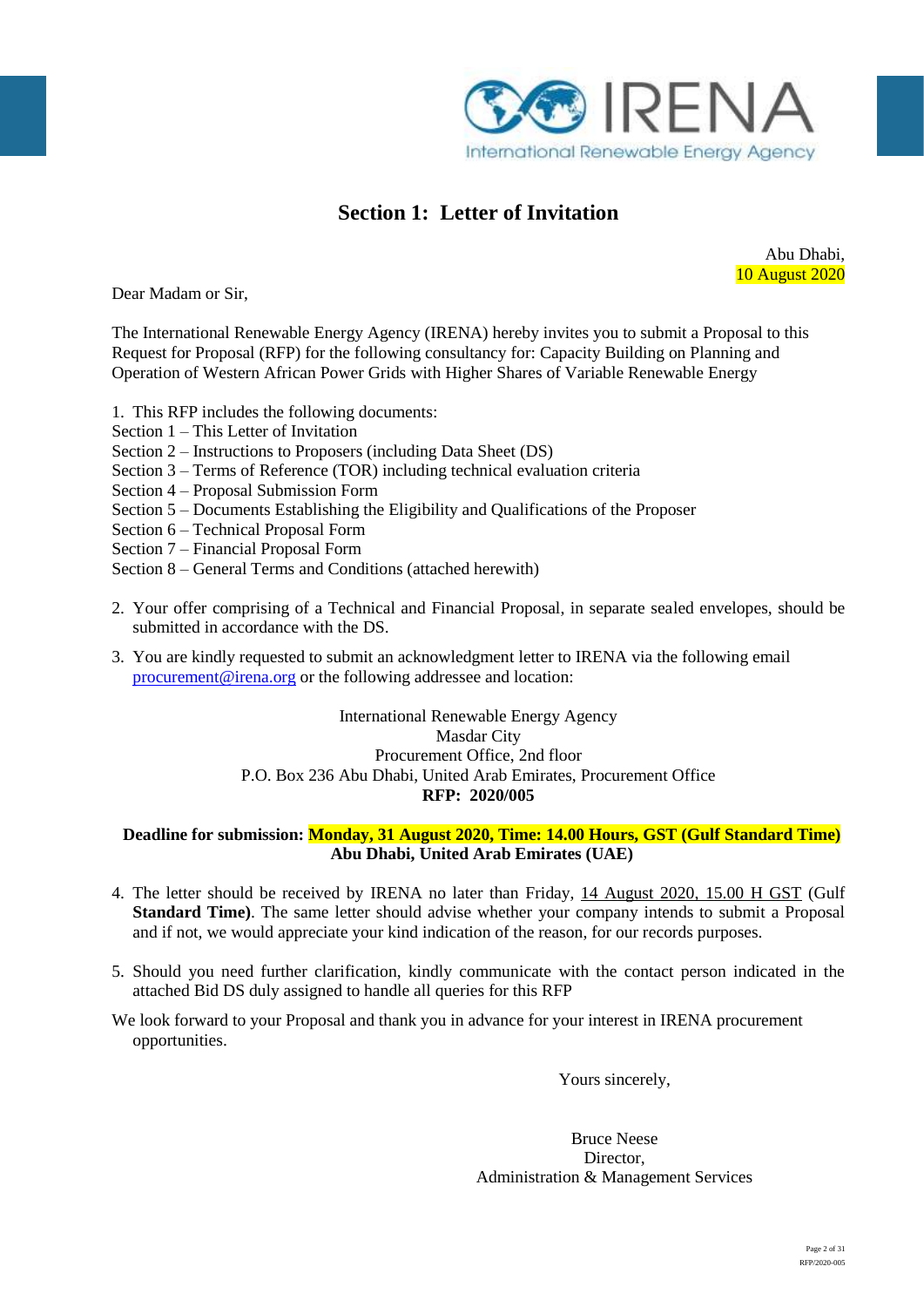

# **Section 2: Instruction to Proposers<sup>1</sup>**

### **Definitions of Terms**

- a) *"Contract"* refers to the agreement that will be signed by and between the IRENA and the successful proposer, all the attached documents thereto, including the General Terms and Conditions (GTC) and the Appendices.
- b) "*Country"* refers to the country indicated in the Data Sheet (DS.
- c) *"DS"* refers to such part of the Instructions to Proposers used to reflect conditions of the tendering process that are specific for the requirements of the RFP.
- d) *"Day"* refers to calendar day.

<u>.</u>

- e) *"Government"* refers to the Government of the country that will be receiving the services provided/rendered specified under the Contract.
- f) *"Instructions to Proposers"* (Section 2 of the RFP) refers to the complete set of documents which provides Proposers with all information needed and procedures to be followed in the course of preparing their Proposals
- g) *"LOI"* (Section 2 of the RFP) refers to the Letter of Invitation being sent by IRENA to the Proposers.
- h) *"Proposal"* refers to the Proposer's response to the Request for Proposal, including the Proposal Submission Form, Technical and Financial Proposal and all other documentation attached thereto as required by the RFP.
- i) *"Proposer"* refers to any legal entity that may submit, or has submitted, a Proposal for the provision of services requested by IRENA.
- j) *"RFP"* refers to the Request for Proposals consisting of instructions and references prepared by IRENA for purposes of selecting the best service provider to perform the services described in the Terms of Reference.
- k) *"Services"* refers to the entire scope of tasks and deliverables requested by IRENA under the RFP.
- l) "*Supplemental Information to the RFP"* refers to a written communication issued by IRENA to prospective Proposers containing clarifications, responses to queries received from prospective Proposers, or changes to be made in the RFP, before the deadline for the submission of Proposals.
- m) *"Terms of Reference"* (TOR) refers to the document included in RFP as Section 3 which describes the objectives, scope of services, activities, tasks to be performed, respective responsibilities of the proposer, expected results and deliverables and other data pertinent to the performance of the range of duties and services expected of the successful proposer.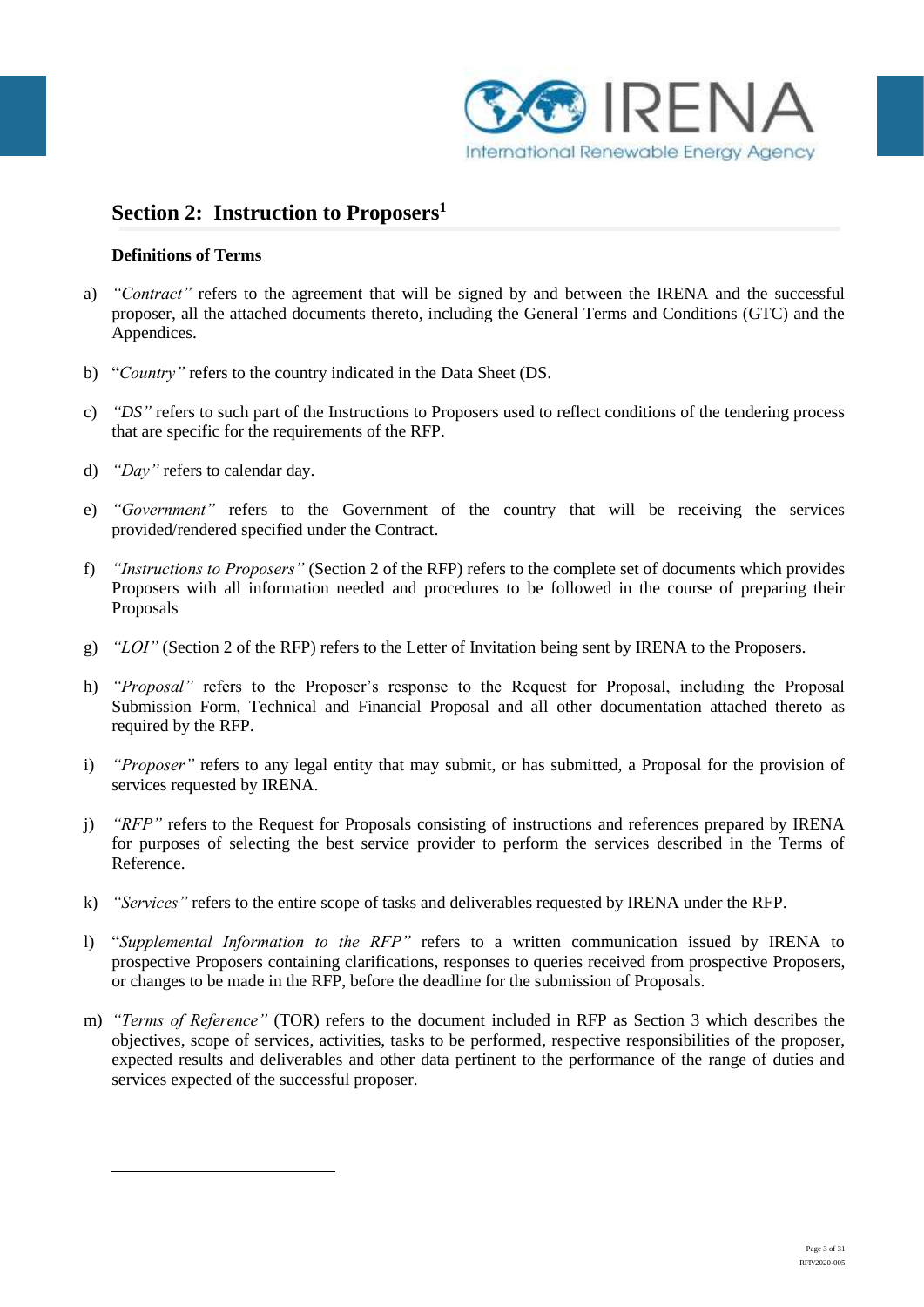

# **A. GENERAL**

- 1. IRENA solicits Proposals in response to this Request for Proposal (RFP). Proposers must strictly adhere to all the requirements of this RFP. No changes, substitutions or other alterations to the provisions stipulated in this RFP will be accepted unless approved in writing by . However, whilst fully complying with the RFP requirements, Proposers are encouraged to provide any suggestions and solutions that may achieve a more cost-effective and value-for-money approach to fulfilling the requirements of this RFP.
- 2. Submission of a Proposal shall be deemed to constitute an acknowledgement by the Proposer that all obligations stipulated by this RFP will be met and unless specified otherwise, the Proposer has read, understood and agreed to all the instructions provided in this RFP.
- 3. Any Proposal submitted will be regarded as an offer by the Proposer and not as an acceptance of an offer of any Proposal by IRENA. This RFP does not commit IRENA to award a contract.
- 4. IRENA implements a policy of zero tolerance on proscribed practices, including fraud, corruption, collusion, unethical practices, and obstruction. IRENA is committed to preventing, identifying and addressing all acts of fraud and corrupt practices against IRENA as well as third parties involved in IRENA's activities.
- 5.A Proposer shall not be in any position of conflict of interest arising from their current or future work with respect to IRENA. All Proposers found to have a conflict of interest shall be disqualified. Proposers may be considered to have a conflict of interest with one or more parties in this solicitation process, if they:

# 28.3.3

28.3.4 5.1 are or have been associated in the past, with a firm or any of its affiliates which have been engaged with IRENA to provide services for the preparation of the design, specifications, Terms of Reference and other documents to be used for the procurement of the goods and services to be purchased in this selection process;

28.3.5 5.2 were involved in the preparation and/or design of the programme/project related to the services requested under this RFP;

28.3.6 5.3 have owners, officers, directors, controlling shareholders, or key personnel who are related to IRENA staff involved in procurement functions;

28.3.7 5.4 submit more than one Proposal in this RFP, either as an individual entity, or through its membership with a joint venture/consortium/association that is also submitting a Proposal for the same contract.

5.6 are found to be in conflict for any other reason, as may be established by, or at the discretion of, IRENA.

### **B. CONTENTS OF PROPOSAL**

#### **6. Sections of Proposal**

Proposers are required to complete, sign and submit in the number of copies the following documents:

- 6.1 Proposal Submission Covering Letter Form (see RFP Section 4);
- 6.2 Documents Establishing the Eligibility and Qualifications of the Proposer (see RFP Section 5 and DS);
- 6.3 Technical Proposal (see prescribed form in RFP Section 6);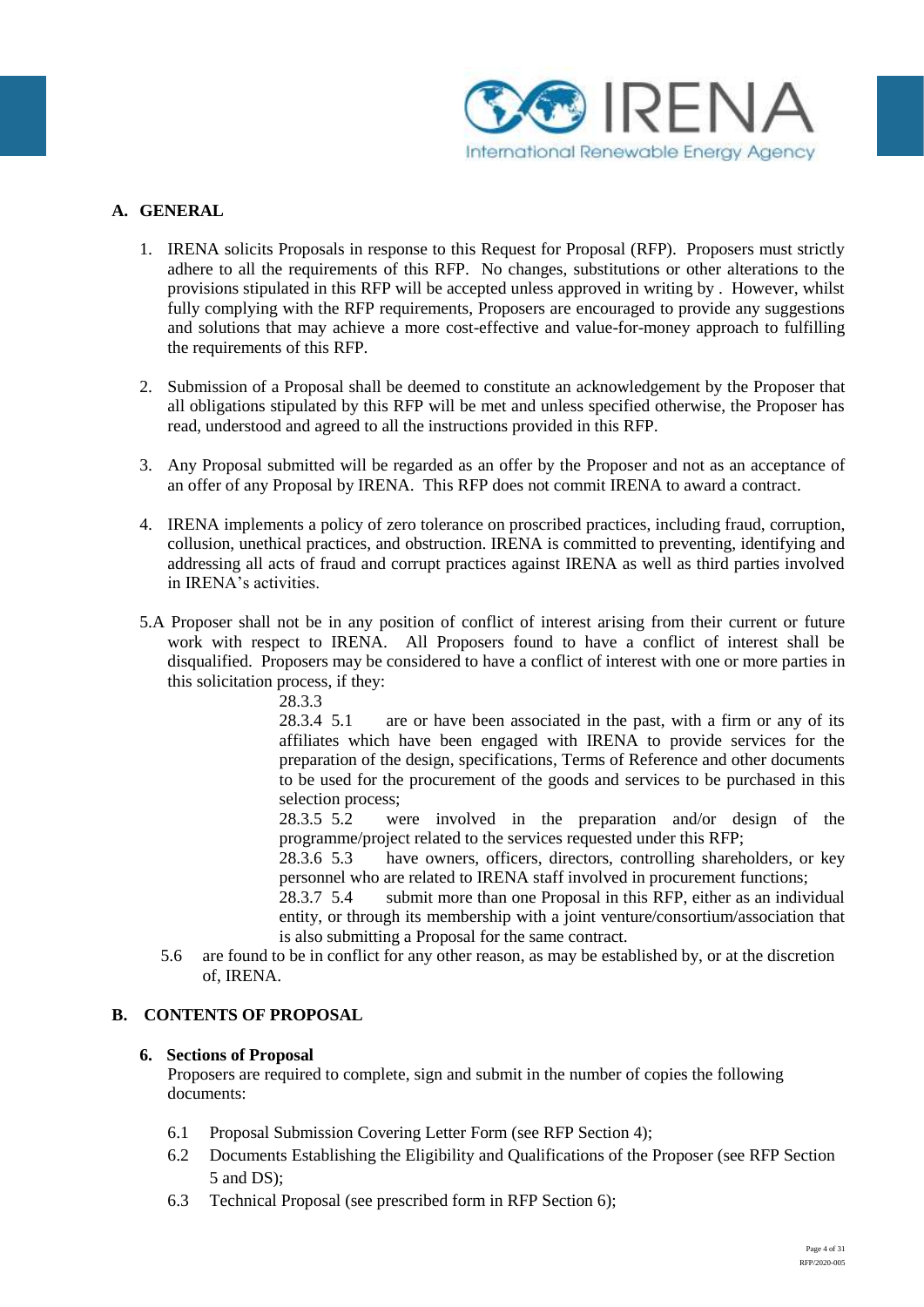

- 6.4 Financial Proposal (see prescribed form in RFP Section 7);
- 6.5 Proposal Security, if applicable (if required and as stated in the **Data Sheet**, see prescribed Form in RFP Section 8);

### **7. Clarification of Proposal**

Proposers may request a clarification of any of the RFP documents no later than the number of days indicated in the **DS** before the proposal submission date. Any request for clarification must be sent in writing, or by electronic means to the IRENA address indicated in the **DS**. IRENA will respond in writing, or by electronic means and will send written copies of the response (including an explanation of the query but without identifying the source of inquiry) to all Proposers who have provided confirmation of their intention to submit a Proposal.

IRENA shall endeavor to provide such responses to clarifications in an expeditious manner, but any delay in such response shall not cause an obligation on the part of IRENA to extend the submission date of the Proposals, unless IRENA deems that such an extension is justified and necessary.

### **8. Amendment of Proposals**

At any time prior to the deadline for submission of Proposals, IRENA may for any reason, such as in response to a clarification requested by a Proposer, modify the RFP in the form of a Supplemental Information to the RFP. All Proposers who have provided confirmation of their intention to submit a Proposal will be notified in writing of all amendments to the RFP.

In order to afford prospective Proposers reasonable time to consider the amendments in preparing their Proposals, IRENA may, at its discretion, extend the deadline for submission of Proposals, if the nature of the amendment to the RFP justifies such extension.

### **C. PREPARATION OF PROPOSALS**

#### **9. Cost of Proposal**

The Proposer shall bear any and all costs related to the preparation and/or submission of the Proposal, regardless of whether its Proposal was selected or not. IRENA shall in no case be responsible or liable for those costs, regardless of the conduct or outcome of the process.

### **10. Language of Proposal**

The Proposal, as well as all related correspondence exchanged by the Proposer and IRENA , shall be written in the language (s) specified in the **DS**. Any printed literature furnished by the Proposer written in a language other than the language indicated in the **DS**, must be accompanied by a translation in the preferred language indicated in the **DS**. For purposes of interpretation of the Proposal, and in the event of discrepancy or inconsistency in meaning, the version translated into the preferred language shall govern.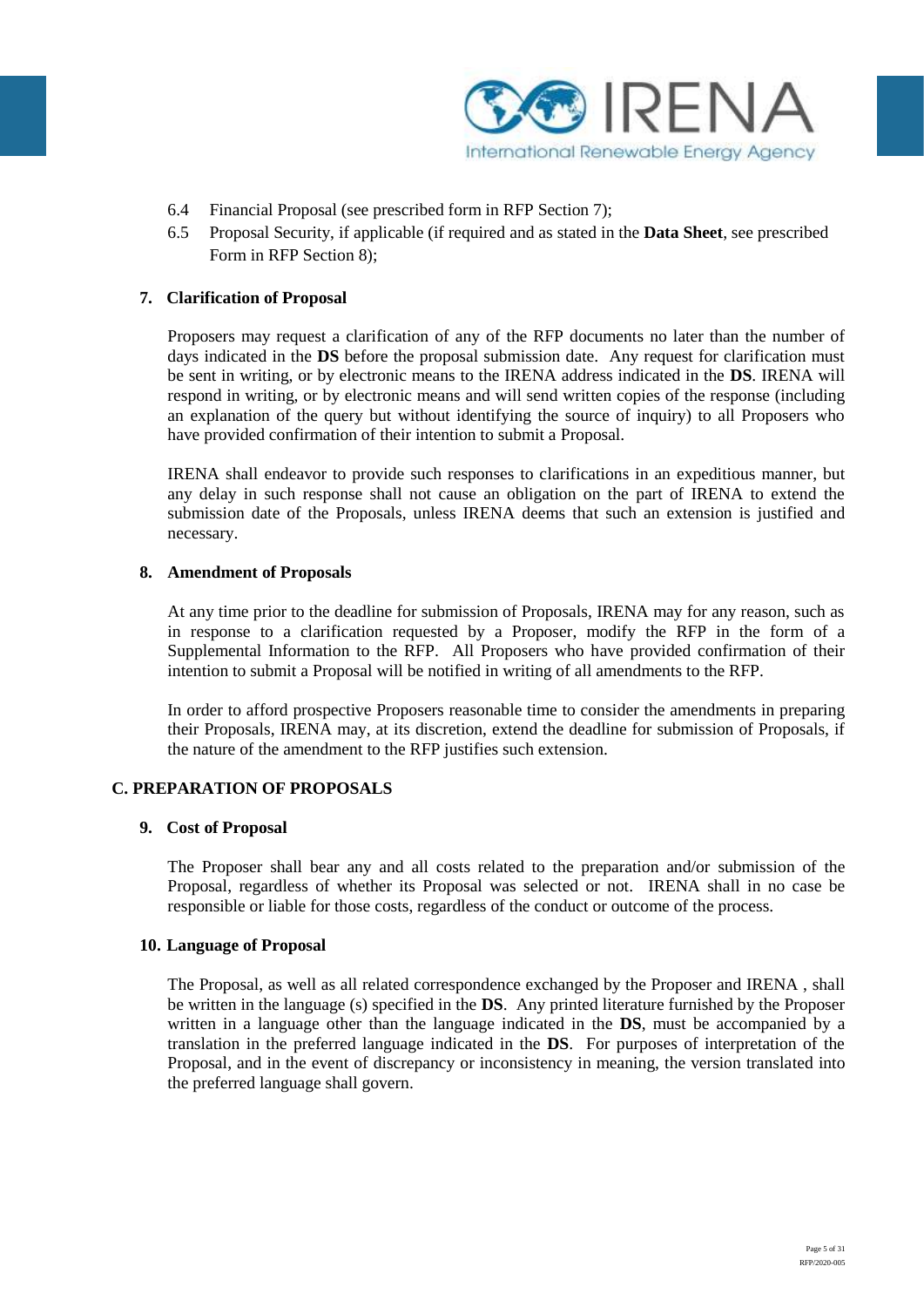

#### **11. Proposal Submission Form**

The Proposer shall submit the Proposal Submission Form using the form furnished in Section 4 of the RFP.

#### **12. Technical Proposal Format and Content**

Unless otherwise stated in the **DS**, the Proposer shall structure the Technical Proposal as follows:

- 12.1 Expertise of Firm/Organization this section should provide details regarding management structure of the organization, organizational capability/resources, and experience of organization/firm, the list of projects/contracts (both completed and ongoing, both domestic and international) which are related or similar in nature to the requirements of the RFP, and proof of financial stability and adequacy of resources to complete the services required by the RFP (see RFP Clause 15 for further details).
- 12.2 Proposed Methodology, Approach and Implementation Plan this section should demonstrate the Proposer's response to the Terms of Reference by identifying the specific components proposed, how the requirements shall be addressed, as specified, point by point; providing a detailed description of the essential performance characteristics proposed; identifying the works/portions of the work that will be subcontracted; and demonstrating how the proposed methodology meets or exceeds the specifications, while ensuring appropriateness of the approach to the local conditions and the rest of the project operating environment. This methodology must be laid out in an implementation timetable that is within the duration of the contract as specified in the **DS.**
- 12.3 Management Structure and Key Personnel This section should include the comprehensive curriculum vitae (CVs) of key personnel that will be assigned to support the implementation of the proposed methodology, clearly defining the roles and responsibilities vis-à-vis the proposed methodology. CVs should establish competence and demonstrate qualifications in areas relevant to the TOR.

In complying with this section, the Proposer assures and confirms to IRENA that the personnel being nominated is available for the Contract on the dates proposed. If any of the key personnel later becomes unavailable, except for unavoidable reasons such as death or medical incapacity, IRENA reserves the right to render the proposal non-responsive. Any deliberate substitution arising from unavoidable reasons, including delay in the implementation of the project of programme through no fault of the Proposer shall be made only with the approval of IRENA.

12.4 The Technical Proposal shall not include any financial information. A Technical Proposal containing any form of financial information that could lead to the determination of the price offer may be declared non-compliant**.** 

#### **13. Financial Proposals**

The Financial Proposal shall be prepared using the attached standard form (Section 7). It shall list all major cost components associated with the services, and the detailed breakdown of such costs. All outputs and activities described in the Technical Proposal must be priced separately on a oneto-one correspondence. Any output and activities described in the Technical Proposal but not priced in the Financial Proposal, shall be assumed to be included in the prices of other activities or items, as well as in the final total price.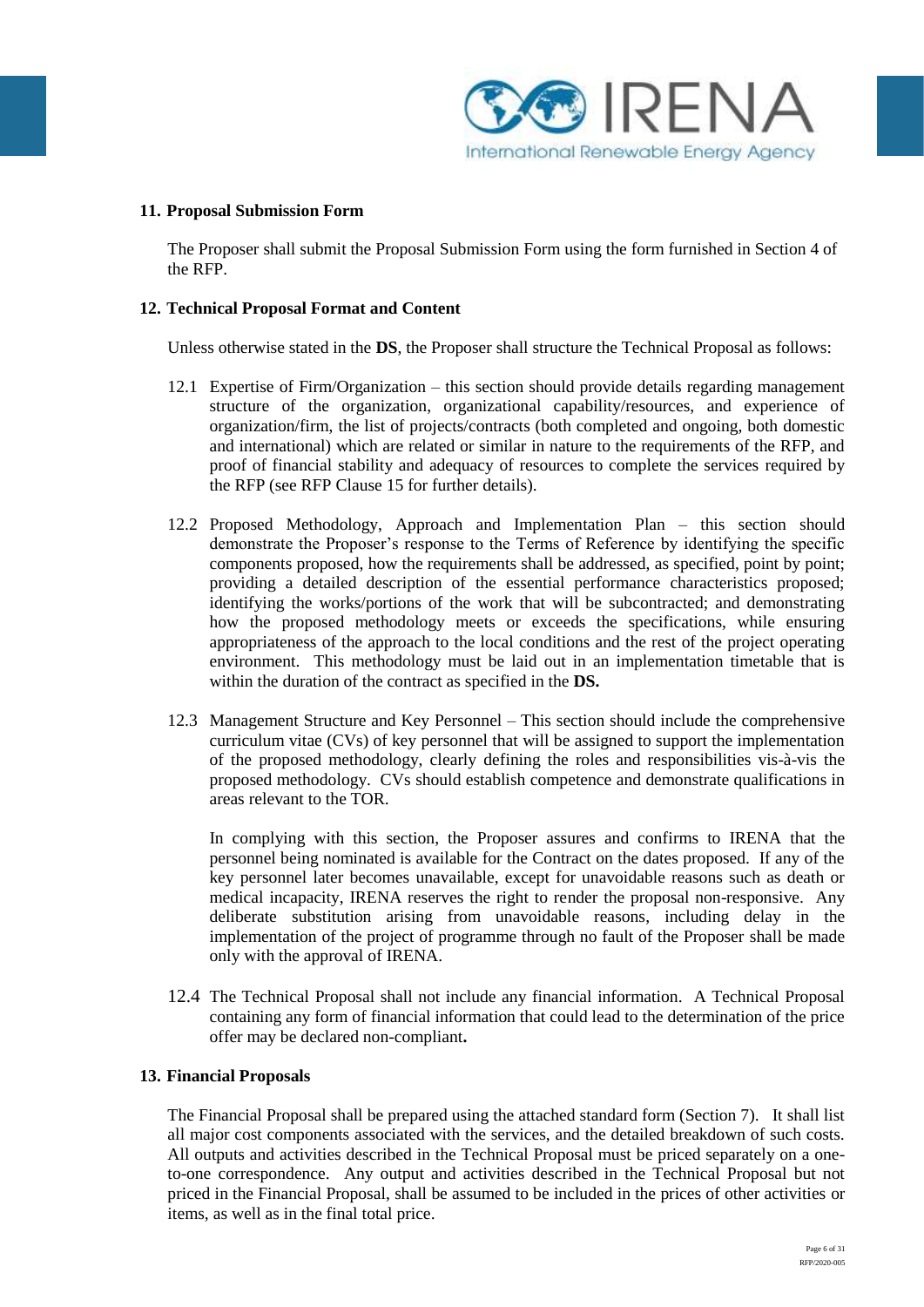

#### **14. Currencies of Proposals**

All prices from Proposers originating from outside the Country specified in the **DS** shall be quoted in the currency indicated in the **DS**. However, where Proposals are quoted in different currencies, for the purposes of comparison of all Proposals --

- 14.1 IRENA will convert the currency quoted in the Proposal to US Dollar, in accordance with the prevailing UN operational rate of exchange on the last day of submission of Proposals; and
- 14.2 In the event that said proposal is found to be the most responsive to the RFP requirement, then IRENA shall reserve the right to award the contract in the currency of IRENA's preference.

#### **15. Documents Establishing the Eligibility and Qualifications of the Proposer**

The Proposer shall furnish evidence of its status as an eligible and qualified vendor, using the forms provided under Section 5, Proposer Information Forms. The documentary evidence of the Proposer's qualifications to perform the Contract, if the contract is awarded to the Proposer, shall be established to the IRENA's satisfaction. This evidence shall include, and must demonstrate, the following:

- 15.1 that, in the case of a Proposer offering to supply goods under the Contract which the Proposer did not manufacture or otherwise produce, the Proposer has been duly authorized by the goods' manufacturer or producer to supply the goods in the country of final destination; and
- 15.2 that the Proposer has the financial, technical, and production capability necessary to perform the Contract.

#### **16. Joint Venture, Consortium or Association**

If the Proposer is a joint venture, consortium, or association, all of the parties shall be jointly and severally liable to IRENA for the fulfillment of the provisions of the Contract and shall designate one party to act as a leader with authority to legally bind the joint venture, consortium, or association.

The leader or lead entity, composition or the constitution of the joint venture, consortium, or association shall not be altered without the prior consent of IRENA .

The description of the organization of the joint venture/consortium/association must be clearly defined in the course of establishing the eligibility of the Proposer, by defining the expected role of each of its component/member firm in the course of performing the services defined in the TOR.

Where a joint venture/consortium/association is presenting its track record and experience in a similar undertaking as those required in the TOR, it should present such information in the following manner:

 Those that were undertaken together by the joint venture/consortium/association jointly and severally; and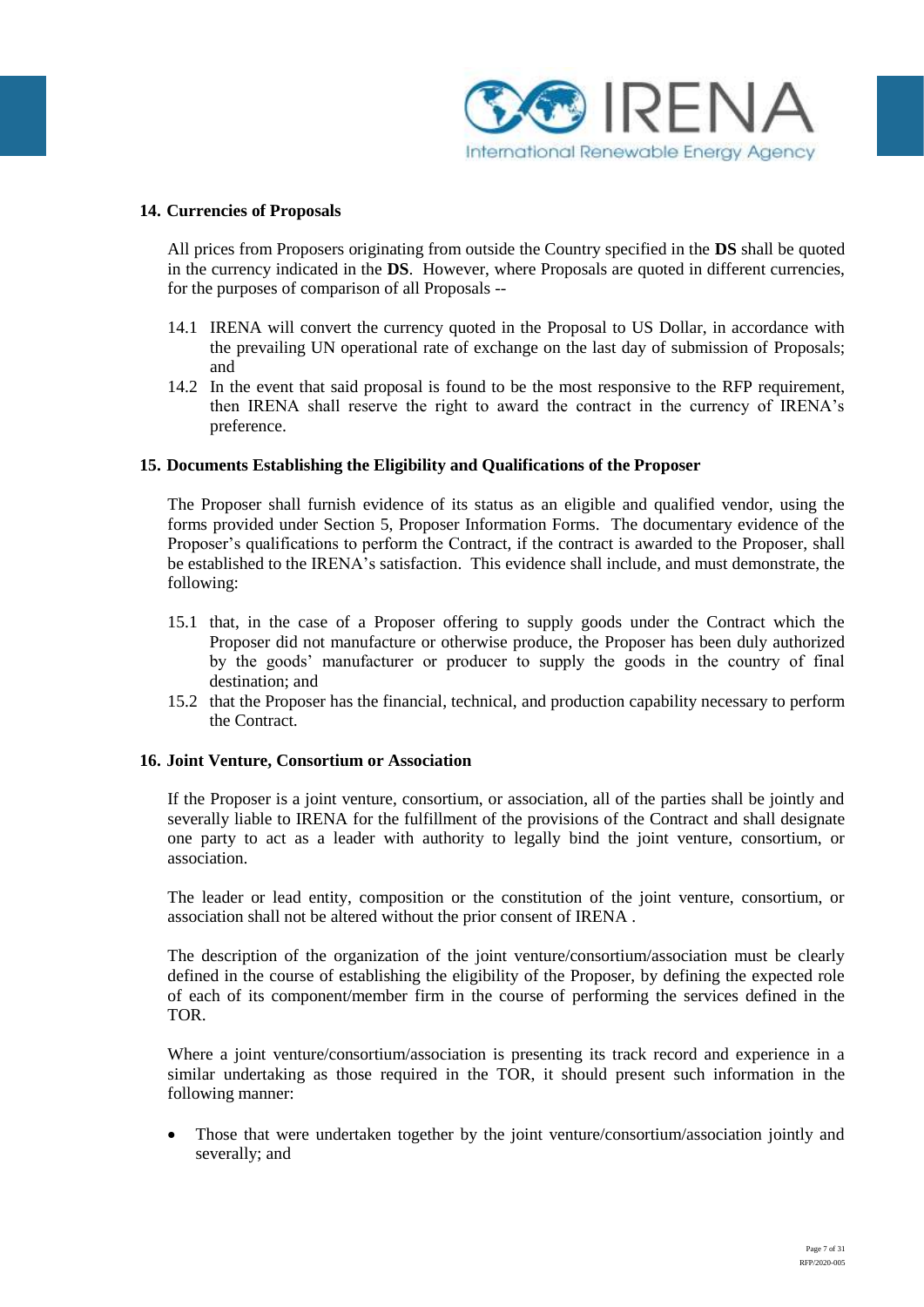

 Those that were undertaken by the individual members of the joint venture/consortium/association expected to be involved in the performance of the services defined in the TOR.

Previous contracts completed by individual experts working privately but who are permanently or were temporarily associated with any of the member firms cannot be claimed as the experience of the joint venture/consortium/association or those of its members, but should only be claimed by the individual experts themselves in their presentation of their credentials.

### **17. Alternative Proposals**

Unless otherwise specified in the **DS**, alternative proposals shall not be considered.

### **18. Period of Validity**

Proposals shall remain valid for the period specified in the **DS**, commencing on the submission deadline date also indicated in the **DS**. A Proposal valid for a shorter period shall be immediately rejected by IRENA and rendered non-responsive.

In exceptional circumstances, prior to the expiration of the proposal validity period, IRENA may request Proposers to extend the period of validity of their Proposals.The request and the responses shall be made in writing, and shall be considered integral to the Proposal.

### **D. SUBMISSION AND OPENING OF PROPOSALS**

### **19. Submission and Opening of Proposals**

- 19.1 The Financial Proposal and the Technical Proposal Envelopes MUST BE COMPLETELY SEPARATED and each of them must be submitted sealed individually and clearly marked on the outside as either "TECHNICAL PROPOSAL" or "FINANCIAL PROPOSAL", as appropriate. Each envelope MUST also bear the name of the Proposer. The inner and outer envelopes shall:
	- bear the name and address of the Proposer
	- be addressed to IRENA as specified in the **DS** and
	- bear a warning not to open before the time and date for proposal opening, as specified in the **DS.**

If all envelopes are not sealed and marked as required, IRENA will assume no responsibility for the misplacement or premature opening of the Proposal.

- 19.2 Proposers may always submit their Proposals by mail/courier or by hand delivery. When so specified in the **DS**, Proposers shall have the option of submitting their Proposals electronically. When the Proposals are expected to be in transit for over 24 hours, the Proposer must ensure that sufficient lead time has been provided in order to comply with IRENA 's deadline for submission. Under such circumstances, the Proposer must inform IRENA of the exact date and time of their dispatch, through the submission of the official receipt and supporting documents (airway bill, etc.) issued by the forwarding/courier company that will deliver the Proposal to IRENA.
- 19.3 Proposers submitting Proposals by mail or by hand shall enclose the original and each copy of the Proposal, in separate sealed envelopes, duly marking the envelopes as "Original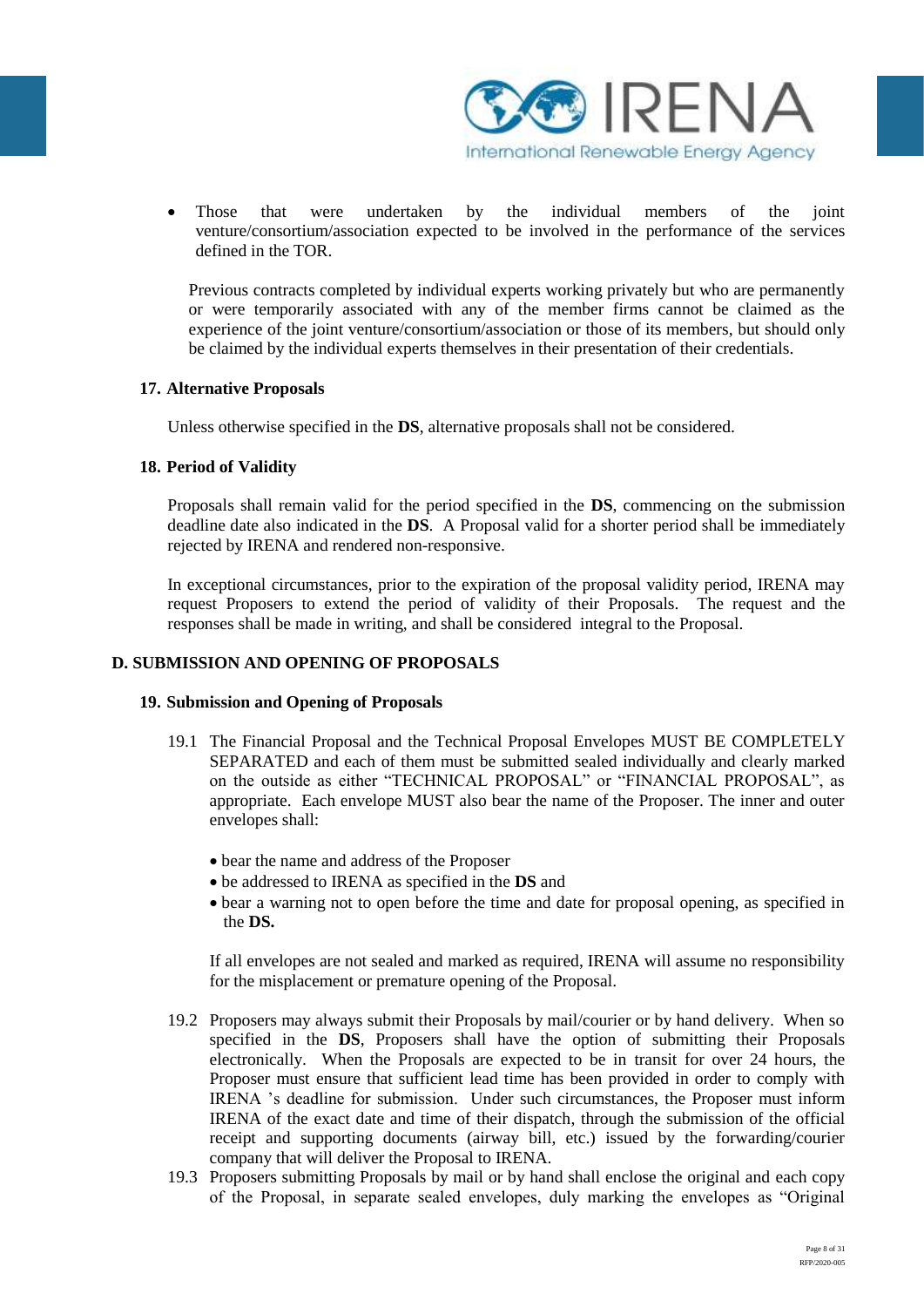

Proposal" and "Copy of Proposal" as appropriate. The number of copies required shall be as specified in the **DS.** In the event of any discrepancy between them, the original shall govern. The original and copies of the Proposal shall be signed by the Proposer or person(s) duly authorized to commit the Proposer. The Proposer shall submit the original and copies of the Proposal in separate envelopes, marked "ORIGINAL" and "COPY". The envelopes shall then be sealed in an outer envelope.

19.4 Proposers must be aware that the mere act of submission of a Proposal, in and of itself, implies that the Proposer accepts the General Contract Terms and Conditions of IRENA as attached hereto as Section 8.

### **20. Deadline for Submission of Proposals and Late Proposals**

- 20.1 Proposals must be received by IRENA at the address and no later than the date and time specified in the **DS**.
- 20.2 IRENA shall not consider any Proposal that arrives after the deadline for submission of Proposals. Any Proposal received by IRENA after the deadline for submission of Proposals may be declared late, rejected, and returned unopened to the Proposer.

### **21. Withdrawal, Substitution, and Modification of Proposals**

- 21.1 Proposers are expected to have sole responsibility for taking steps to carefully examine in details the full consistency of its Proposals to the requirements of the RFP, keeping in mind that material deficiencies providing information requested by IRENA , or clarity in the description of services to be provided, may result in the rejection of the Proposal. IRENA shall not assume any responsibility regarding erroneous interpretations or conclusions made by the Proposer in the course of understanding the RFP out of the data furnished by IRENA .
- 21.2 A Proposer may withdraw, substitute or modify its Proposal after it has been submitted by sending a written notice in accordance with RFP Clause 19, duly signed by an authorized representative, and shall include a copy of the authorization (or a Power of Attorney). The corresponding substitution or modification of the Proposal must accompany the respective written notice. All notices must be received by IRENA prior to the deadline for submission and submitted in accordance with Clause 19 (except that withdrawal notices do not require copies). The respective envelopes shall be clearly marked "WITHDRAWAL," "SUBSTITUTION," or MODIFICATION".
- 21.3 Proposals requested to be withdrawn shall be returned unopened to the Proposers.
- 21.4 No Proposal may be withdrawn, substituted, or modified in the interval between the deadline for submission of Proposals and the expiration of the period of proposal validity specified by the Proposer on the Proposal Submission Form or any extension thereof.

## **22. Proposal Opening**

- 22.1 IRENA will open the Proposals in the presence of an ad-hoc committee formed by IRENA. If electronic submission is permitted, any specific electronic proposal opening procedures shall be as specified in the **DS**.
- 22.2The Proposers' names, modifications, withdrawals, the presence or absence of documents, and such other details as IRENA may consider appropriate, will be announced at the opening.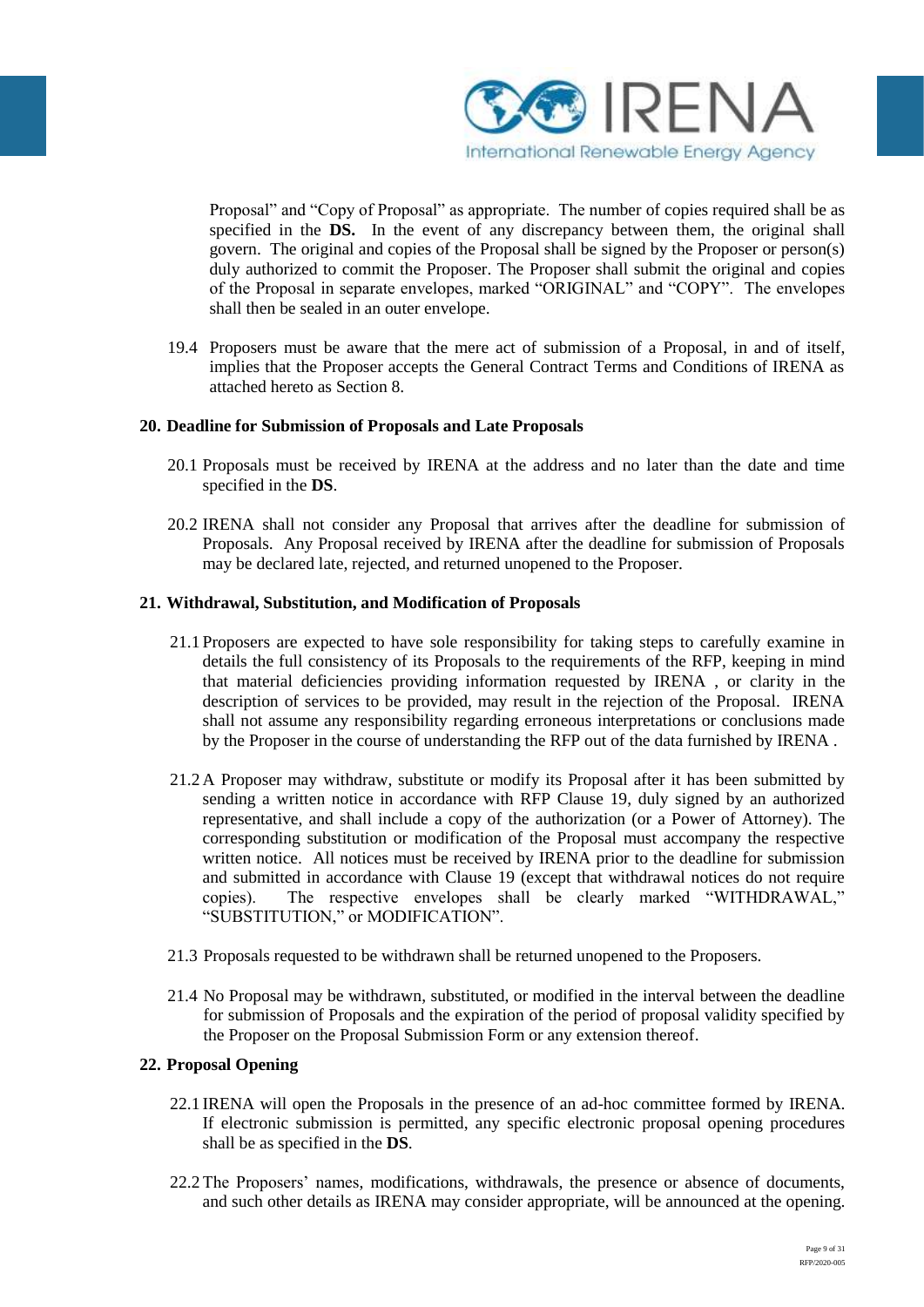

No Proposal shall be rejected at the opening stage, except for late submission, for which the Proposal shall be returned unopened to the Proposer.

### **E. EVALUATION AND COMPARISON OF PROPOSALS**

### **23. Confidentiality**

- 23.1 Information relating to the examination, evaluation, and comparison of Proposals, and recommendation of contract award, shall not be disclosed to Proposers or any other persons not officially concerned with such process, even after publication of the contract award.
- 23.2 Any effort by a Proposer to influence IRENA in the examination, evaluation and comparison of the Proposals or contract award decisions may, at IRENA 's decision, result in the rejection of its Proposal.
- 23.3 In the event that a Proposer is unsuccessful, the Proposer may seek a meeting with IRENA for debriefing, but said debriefing shall be limited to the discussions of the strengths and weaknesses of the Proposal of said Proposer, and no information relating to the Proposal or rating of other Proposers may be discussed.

#### **24. Clarification of Proposals**

To assist in the examination, evaluation and comparison of Proposals, IRENA may, at its discretion, ask any Proposer for a clarification of its Proposal.

IRENA's request for clarification and the response shall be in writing. Notwithstanding the written communication, no change in the prices or substance of the Proposal shall be sought, offered, or permitted, except to provide clarification, and confirm the correction of any arithmetic errors discovered by IRENA in the evaluation of the Proposals, in accordance with RFP Clause 28.

Any unsolicited clarification submitted by a Proposer in respect to its Proposal, which is not a response to a request by IRENA, shall not be considered during the review and evaluation of the Proposals.

### **25. Preliminary Examination of Proposals**

IRENA shall examine the Proposals to determine whether they are complete, whether the documents have been properly signed, and whether the Proposals are generally in order. IRENA reserves the right to reject any Proposal after preliminary examination of Proposal, if IRENA finds justifiable reason for such rejection, including but not limited to the discovery of significant or material deviation, conflict of interest, fraud, among others.

#### **26. Evaluation of Proposals**

- 26.1 IRENA shall examine the Proposal to confirm that all terms and conditions under the IRENA General Terms and Conditions and Special Conditions have been accepted by the Proposer without any deviation or reservation.
- 26.2 The evaluation committee shall review and evaluate the Technical Proposals on the basis of their responsiveness to the Terms of Reference and other documentation provided, applying the evaluation criteria, sub-criteria, and point system specified in the **DS**. Each responsive Proposal will be given a technical score. A Proposal shall be rendered non-responsive at this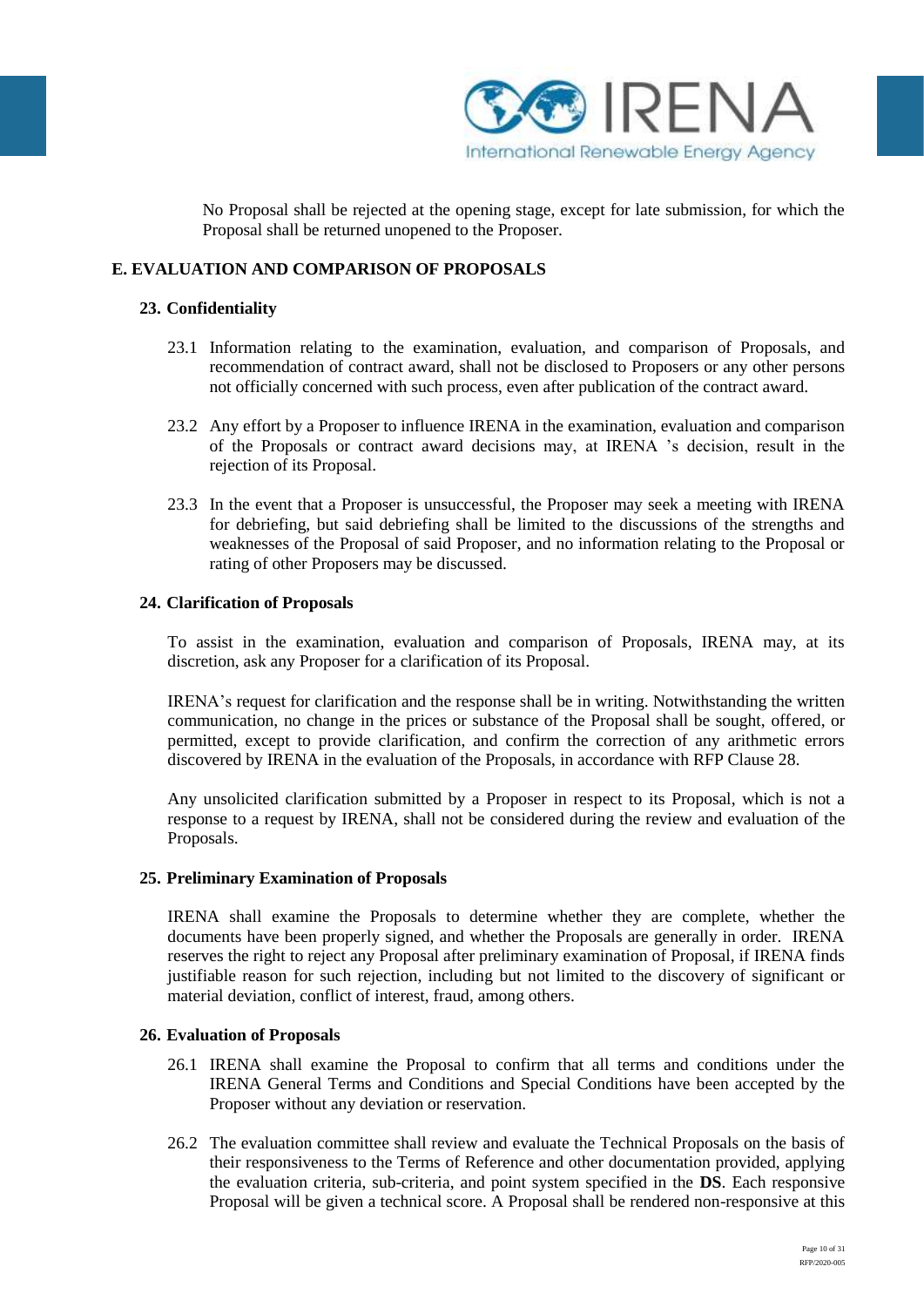

stage if it does not substantially respond to the RFP, and particularly the Terms of Reference, or if it fails to achieve the minimum technical score indicated in the **DS.**  Absolutely no changes may be made by IRENA in the criteria, sub-criteria and point system indicated in the **DS** after all Proposals have been received.

- 26.3 In the second stage, only the Financial Proposal of those Proposers who achieve the minimum technical score will be opened for evaluation for comparison and review. The Financial Proposal Envelopes corresponding to Proposals that did not meet the minimum passing technical score shall be returned to the Proposer unopened. The overall evaluation score will either be based either on a combination of the technical score and the financial offer, or the lowest evaluated financial proposal of the technically qualified Proposers. The evaluation method that applies for this RFP shall be as indicated in the **DS**,
- 26.4 IRENA shall reserve the right to determine to its satisfaction the validity of information provided by the Proposer, through verification and reference checking, among other means that it deems appropriate, at any stage within the selection process.
- 26.5 When the **DS** specifies a combined scoring method, the formula for the rating of the Proposals will be as follows:

## Rating the Technical Proposal (TP):

**TP Rating** = (Total Score Obtained by the Offer / Max. Obtainable Score for TP) x 100

Rating the Financial Proposal (FP):

**FP Rating** = (Lowest Priced Offer / Price of the Offer Being Reviewed) x 100

Total Combined Score:

(TP Rating) x (Weight of TP, e.g. 70%)

### $+$  (FP Rating) x (Weight of FP, e.g., 30%)

**Total Combined and Final Rating of the Proposal**

### **27. Responsiveness of Proposal**

- 27.1 IRENA's determination of a Proposal's responsiveness is to be based on the contents of the Proposal itself.
- 27.2 A substantially responsive Proposal is one that conforms to all the terms, conditions, and specifications of the RFP without material deviation, reservation, or omission.
- 27.3 If a Proposal is not substantially responsive, it shall be rejected by IRENA and may not subsequently be made responsive by the Proposer by correction of the material deviation, reservation, or omission.

### **28. Nonconformities, Errors and Omissions**

28.1 Provided that a Proposal is substantially responsive, IRENA may waive any nonconformities or omissions in the Proposal that do not constitute a material deviation.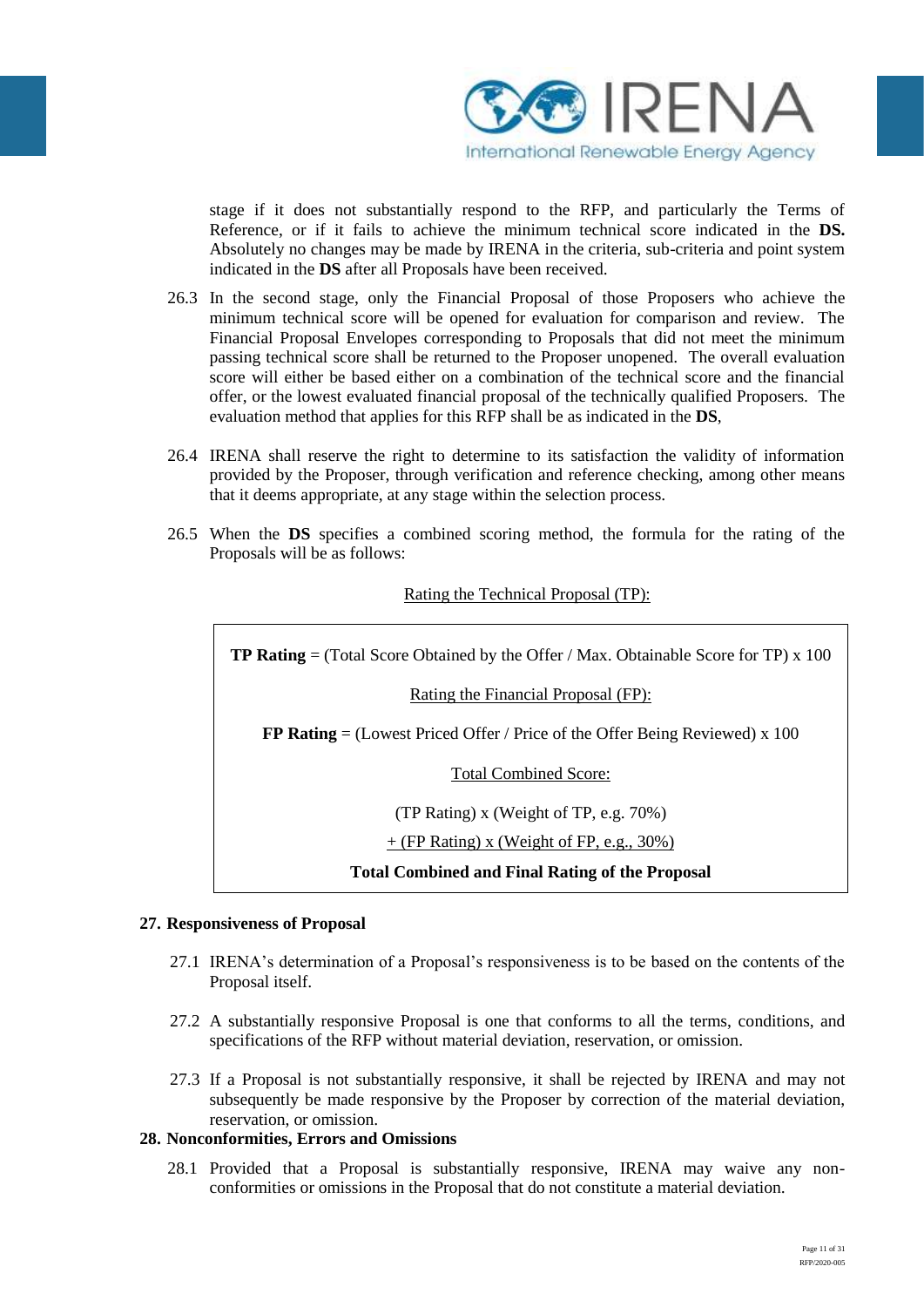

- 28.2 Provided that a Proposal is substantially responsive, IRENA may request the Proposer to submit the necessary information or documentation, within a reasonable period of time, to rectify nonmaterial nonconformities or omissions in the Proposal related to documentation requirements. Such omission shall not be related to any aspect of the price of the Proposal. Failure of the Proposer to comply with the request may result in the rejection of its Proposal.
- 28.3 Provided that the Proposal is substantially responsive, IRENA shall correct arithmetical errors on the following basis:

28.3.8 28.3.1 if there is a discrepancy between the unit price and the line item total that is obtained by multiplying the unit price by the quantity, the unit price shall prevail and the line item total shall be corrected, unless in the opinion of IRENA there is an obvious misplacement of the decimal point in the unit price, in which case the line item total as quoted shall govern and the unit price shall be corrected;

28.3.9 28.3.2 if there is an error in a total corresponding to the addition or subtraction of subtotals, the subtotals shall prevail and the total shall be corrected; and

28.3.10if there is a discrepancy between words and figures, the amount in words shall prevail, unless the amount expressed in words is related to an arithmetic error, in which case the amount in figures shall prevail subject to the above. If the Proposer does not accept the correction of errors made by IRENA, its Proposal shall be rejected

### **29. Fraud and Corruption**

29.1 IRENA implements a policy of zero tolerance on fraud and corrupt practices and is committed to preventing, identifying and addressing all acts of fraud

### **F. AWARD OF CONTRACT**

#### **30. Right to Accept, Reject, or Render Non-Responsive Any or All Proposals**

IRENA reserves the right to accept or reject any Proposal, to render any or all Proposals as nonresponsive, and to annul the solicitation process and reject all Proposals at any time prior to award of contract, without thereby incurring any liability to the affected Proposer, or any obligation to inform the affected Proposer(s) of the grounds for IRENA 's action. IRENA shall neither be obliged to award the contract to the lowest price offer.

#### 31. **Award Criteria**

Prior to the expiration of proposal validity, IRENA may award the Proposer, whose proposal offers best value for money being the proposal that has obtained the highest score based on the evaluation method indicated in the **DS**

#### **32. Right to Vary Requirements at the Time of Award**

At the time of award of Contract, IRENA reserves the right to vary the quantity of services and/or goods, by up to a maximum fifteen per cent (15% of the total price offer, without any change in the unit price or other terms and conditions.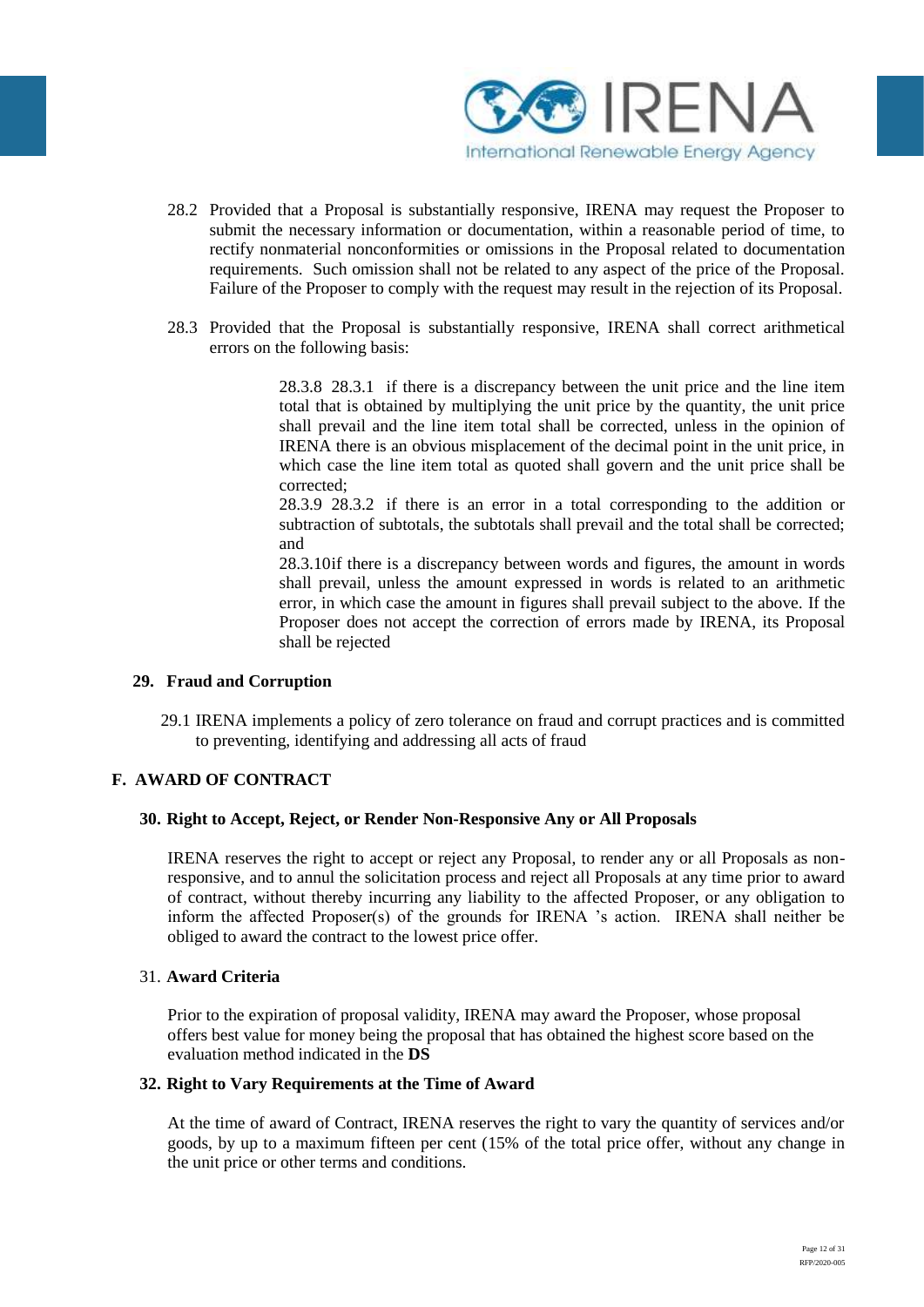

#### **33. Contract Signature**

Within fifteen (15) days from the date of receipt of the Contract, the successful Proposer shall sign and date the Contract and return it to IRENA.

### **34. Bank Guarantee for Advance Payment**

In the event that the advanced payment requested exceeds 20% of the total proposal price, or exceed the amount of \$30,000, IRENA shall require the Proposer to submit a Bank Guarantee in the same amount as the advanced payment. A bank guarantee for advanced payment shall be furnished in the form provided in Section 9, and by the deadline indicated in the **DS**, as applicable.

#### **35. Proposer's Conference**

When appropriate, a proposer's conference will be conducted at the date, time and location specified in the **DS**. All Proposers are encouraged to attend. Non-attendance, however, shall not result in disqualification of an interested Proposer. Minutes of the proposer's conference will be either posted on the IRENA website, or disseminated to the individual firms who have registered or expressed interest with the contract, whether or not they attended the conference. No verbal statement made during the conference shall modify the terms and conditions of the RFP unless such statement is specifically written in the Minutes of the Conference, or issued as an amendment in the form of a Supplemental Information to the RFP.

#### **36. Vendor Protest**

IRENA vendor protest procedure provides an opportunity for appeal to those persons or firms not awarded a purchase order or contract through a competitive procurement process. This procedure is not available to non-responsive or untimely Proposers or those with rejected Proposals. In the event that you believe you have not received fair treatment; the following email provides further details regarding IRENA vendor protest procedures: [Procurement@irena.org](mailto:Procurement@irena.org)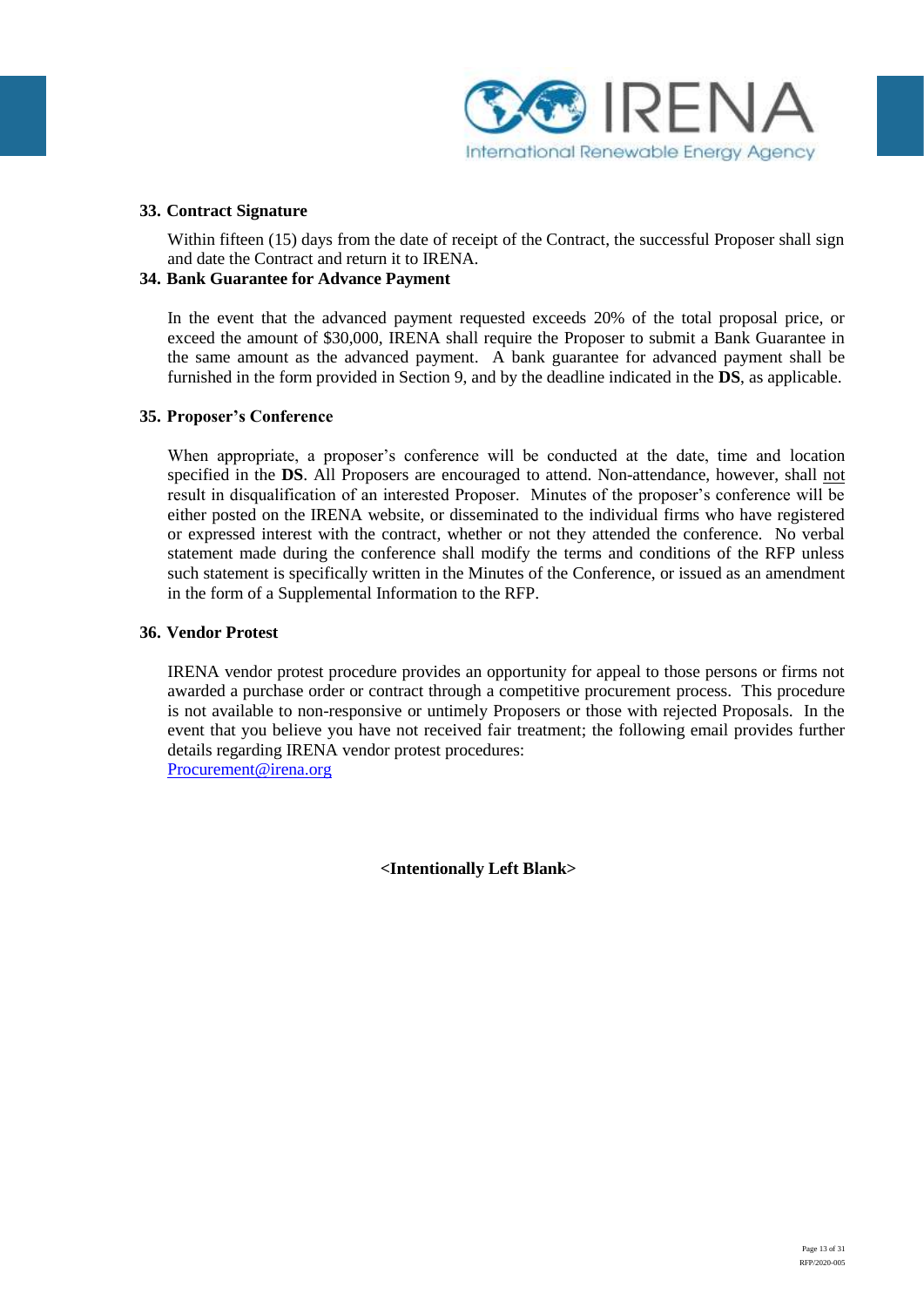

# **Instructions to Proposers DATA SHEET (DS)**

The following data for the services to be procured shall complement, supplement, or amend the provisions in the Instruction to Proposers. In the case of a conflict between the Instruction to Proposers and the DS, the provisions in the DS shall prevail**.** 

| Project Context:                                                         | <b>IRENA RFP/2020-005</b>                                                                                                                     |
|--------------------------------------------------------------------------|-----------------------------------------------------------------------------------------------------------------------------------------------|
| Title of Services/Work:                                                  | Service for: Capacity Building on Planning and Operation<br>of Western African Power Grids with Higher Shares of<br>Variable Renewable Energy |
| Country:                                                                 | UAE, Abu Dhabi                                                                                                                                |
| Language of the Proposal:                                                | English                                                                                                                                       |
| Conditions for Submitting Proposals for<br>Parts or sub-parts of the TOR | $\Box$ Not allowed                                                                                                                            |
| <b>Conditions for Submitting Alternative</b><br>Proposals                | $\Box$ Shall not be considered                                                                                                                |
| A pre-proposal conference will be held:                                  | $\square$ No                                                                                                                                  |
| Period of Proposal Validity commencing<br>the submission date            | 120 days                                                                                                                                      |
| Proposal Security                                                        | $\Box$ Not Required                                                                                                                           |
| Validity of Proposal Security                                            | $\Box$ Not Required                                                                                                                           |
| Proposal Prices shall be subjected to<br>Taxation                        | $\Box$ No, please submit a price exclusive of all applicable<br>taxes                                                                         |
| Advanced Payment upon signing of<br>contract                             | Not allowed<br>ப                                                                                                                              |
| Performance Security                                                     | $\Box$ Not Required                                                                                                                           |
| Preferred Currency of Bid Proposal and<br>Method for Currency conversion | Single Currency: [USD]                                                                                                                        |
| Deadline for submitting requests for<br>clarifications/ questions        | Three $(3)$ days before the submission date.                                                                                                  |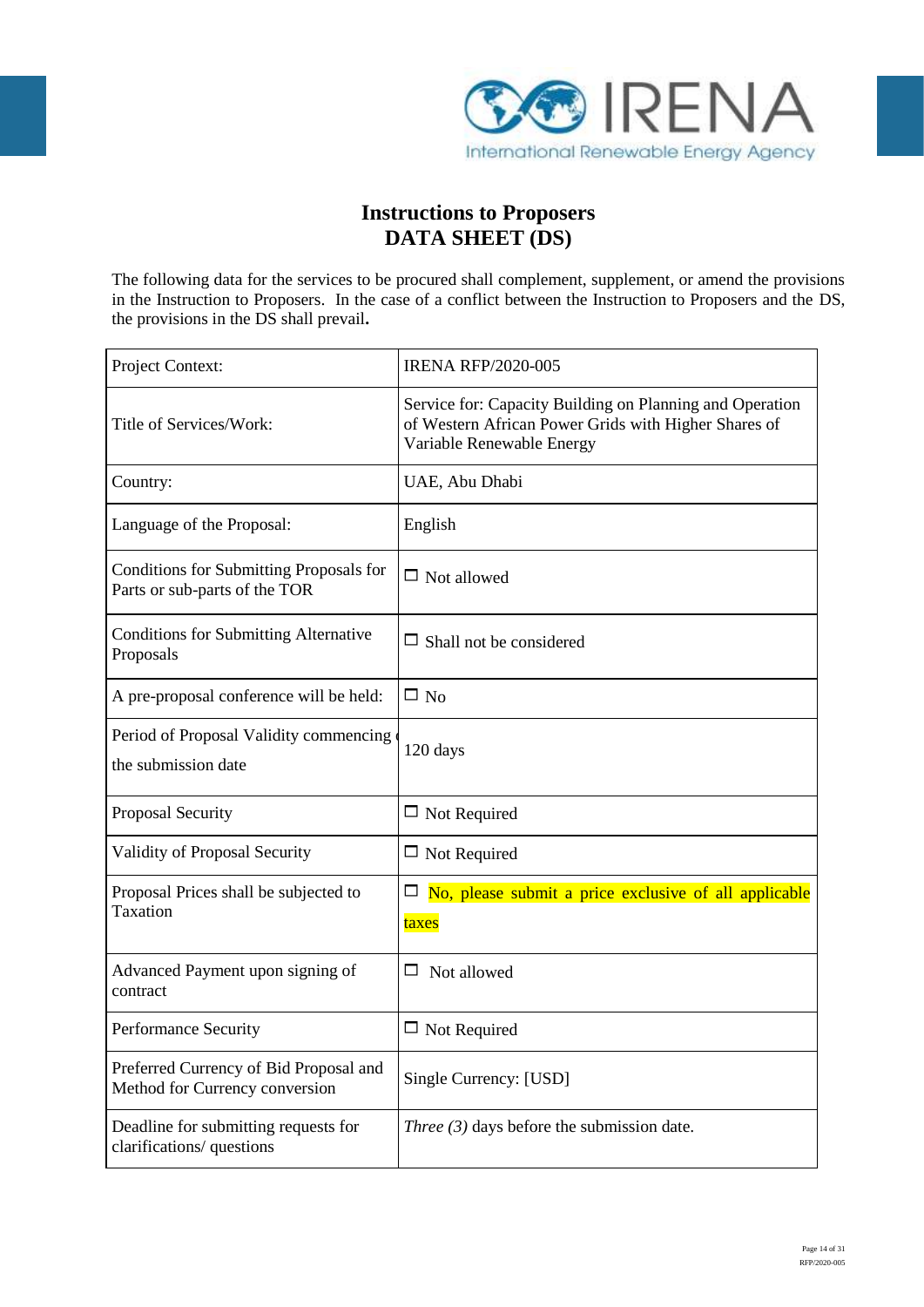

| <b>Contact Details for submitting</b>                                                   | Focal Person in IRENA:                                                                                                                                                                                                                     |  |  |
|-----------------------------------------------------------------------------------------|--------------------------------------------------------------------------------------------------------------------------------------------------------------------------------------------------------------------------------------------|--|--|
| clarifications/questions                                                                | Arjuna Kadirgamar<br>Procurement Officer                                                                                                                                                                                                   |  |  |
|                                                                                         | Email: AKadirgamar@Irena.Org                                                                                                                                                                                                               |  |  |
| No. of copies of Proposal that must be<br>submitted                                     | Originals:<br>Technical Proposal One (1),<br>Financial Proposal One (1)<br>Technical and Financial offer to be <b>submitted as two (2)</b><br>separate electronic files.<br>Failure to do so shall result in disqualification of your bid. |  |  |
| <b>Proposal submission address</b>                                                      | <b>Submitted Electronically to IRENA secure bid email:</b><br><b>Bids@Irena.Org</b>                                                                                                                                                        |  |  |
| Deadline of Submission                                                                  | <b>31 August 2020,</b><br>Date:<br>14.00 Hours, GST (Gulf Standard Time)<br>Time:<br>Abu Dhabi, United Arab Emirates (UAE)                                                                                                                 |  |  |
| <b>Bid Opening:</b>                                                                     | 31 August 2020,<br>Date:<br>15.00 Hours, GST (Gulf Standard Time)<br>Time:<br>Abu Dhabi, United Arab Emirates (UAE)                                                                                                                        |  |  |
| Procedures and conditions for electronic<br>submissions of the Proposals                | $\Box$ Not Allowed                                                                                                                                                                                                                         |  |  |
| Evaluation method to be used in<br>selecting the most responsive Proposal               | Combined scoring method, using 70%-30% distribution for<br>technical and financial respectively.                                                                                                                                           |  |  |
|                                                                                         | The formula for the combined scoring method shall be:<br>$\mathbf{p} = \mathbf{y} \left( \mathbf{x}/\mathbf{z} \right)$<br>Where:                                                                                                          |  |  |
|                                                                                         | $p =$ points for the financial proposal being evaluated<br>$y =$ maximum number of points for the financial proposal<br>$x = price of the lowest priced proposal$<br>$z = price of proposal being evaluated$                               |  |  |
| Required Documents that must be<br>Submitted to Establish Qualification of<br>Proposers | Company Profile, which should not exceed<br>fifteen (15) pages, excluding the CVs                                                                                                                                                          |  |  |
|                                                                                         | Certificate of Registration of the business,<br>including<br>Articles<br>of<br>Incorporation,<br><sub>or</sub><br>equivalent document if Proposer is not a<br>corporation                                                                  |  |  |
|                                                                                         | Quality Certificate (e.g., ISO, etc.) and/or other<br>similar certificates, accreditations, awards and<br>citations received by the Proposer, if any                                                                                       |  |  |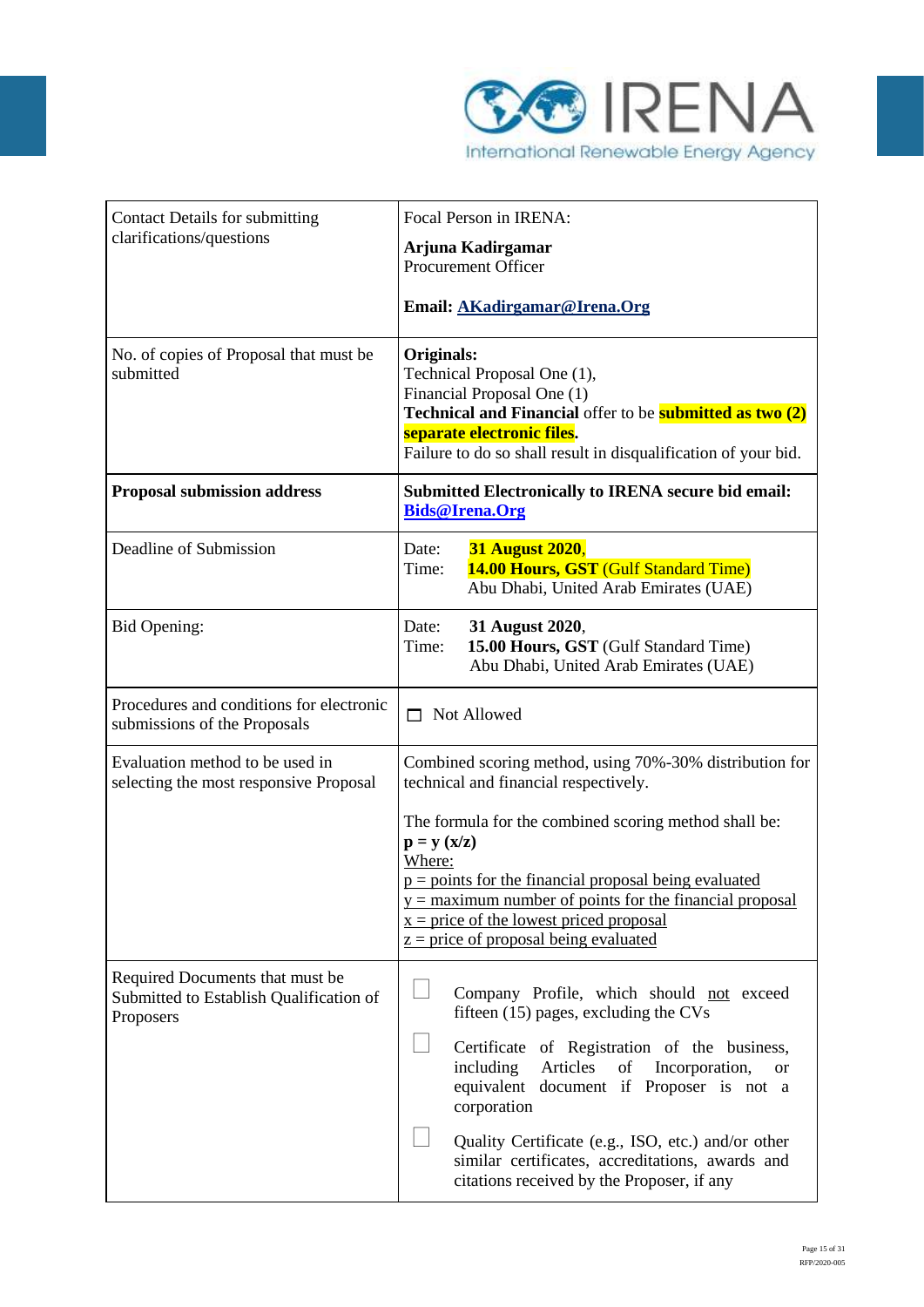

# **Section 3: Terms of Reference (TOR)**

# Capacity Building on Planning and Operation of Western African Power Grids with Higher Shares of Variable Renewable Energy

## **Regional Training on the Economics of System Planning and Operation with Variable Renewable Energy**

# **CONCEPT**

## **Background**

1

The International Renewable Energy Agency (IRENA) is an inter-governmental organisation, mandated by member states around the world to promote the widespread and increased adoption, and sustainable use of all forms of renewable energy. This concerns all forms of energy produced from renewable sources in a sustainable manner, which include bioenergy, geothermal energy, hydropower, ocean, solar, and wind energy.

The energy system in West Africa is faced with a number of interrelated challenges: low energy access, insecure energy supply, and growing environmental degradation. The installed power generation capacity of the region is in the order of 16 GW comprising of 32% of hydro and 68% of thermal capacity, which covers only 37% of the power demand. Only 42% of ECOWAS population have access to electricity, concentrated in urban areas, which drops down to single digits in rural areas.

The power system in West Africa is confronted with the challenges arising from the supply deficit and thus growing demand is unmet. Furthermore, the region faces the difficulty of raising sufficient funds internally or attracting outside investors willing to incur the high perceived risk in the electricity sector in the region. Overall, unreliable power holds back the region's industrial development and has a negative impact on productive activities. The weighted regional average for technical losses is 14.5%, while the non-technical losses in the region are 21%<sup>2</sup>. The cost of providing backup power using fossil fuel powered captive generators handicaps productive industries and blackouts reduce annual economic growth in Africa by around 2%.

The region has vast renewable energy potential to cover the unmet power demand and reach the universal access to electricity while supporting the region's transition to a low carbon growth path. In that regard, in July 2013 the ECOWAS Authority of Heads of State and Government adopted the ECOWAS Renewable Energy Policy (EREP) that aims to increase the share of renewable energy in the region's overall electricity mix to 35% by 2020 and to 48% by 2030 (excluding large hydro  $(> 30MW)$ , to 10% and 19%, respectively). The EREP is complemented with the ECOWAS Energy Efficiency Policy (EEEP) that targets to implement measures that would save an estimated 2000 MW of power demand through efficiency gains by 2020 and in the long term, more than double the annual improvement in energy efficiency, compared to 2010 levels.

With a view to supporting the operationalisation of a regional power market, IRENA, in collaboration with ECOWAS Centre for Renewable Energy and Energy Efficiency (ECREEE), West African Power Pool (WAPP), and ECOWAS Regional Electricity Regulatory Authority (ERERA), has initiated the West Africa Clean Energy Corridor (WACEC) initiative. Building on the ongoing efforts in the region,

<sup>2</sup> ECREEE (2016). Regional Progress Report on Renewable Energy, Energy Efficiency and Energy Access in ECOWAS Region – Monitoring Year: 2016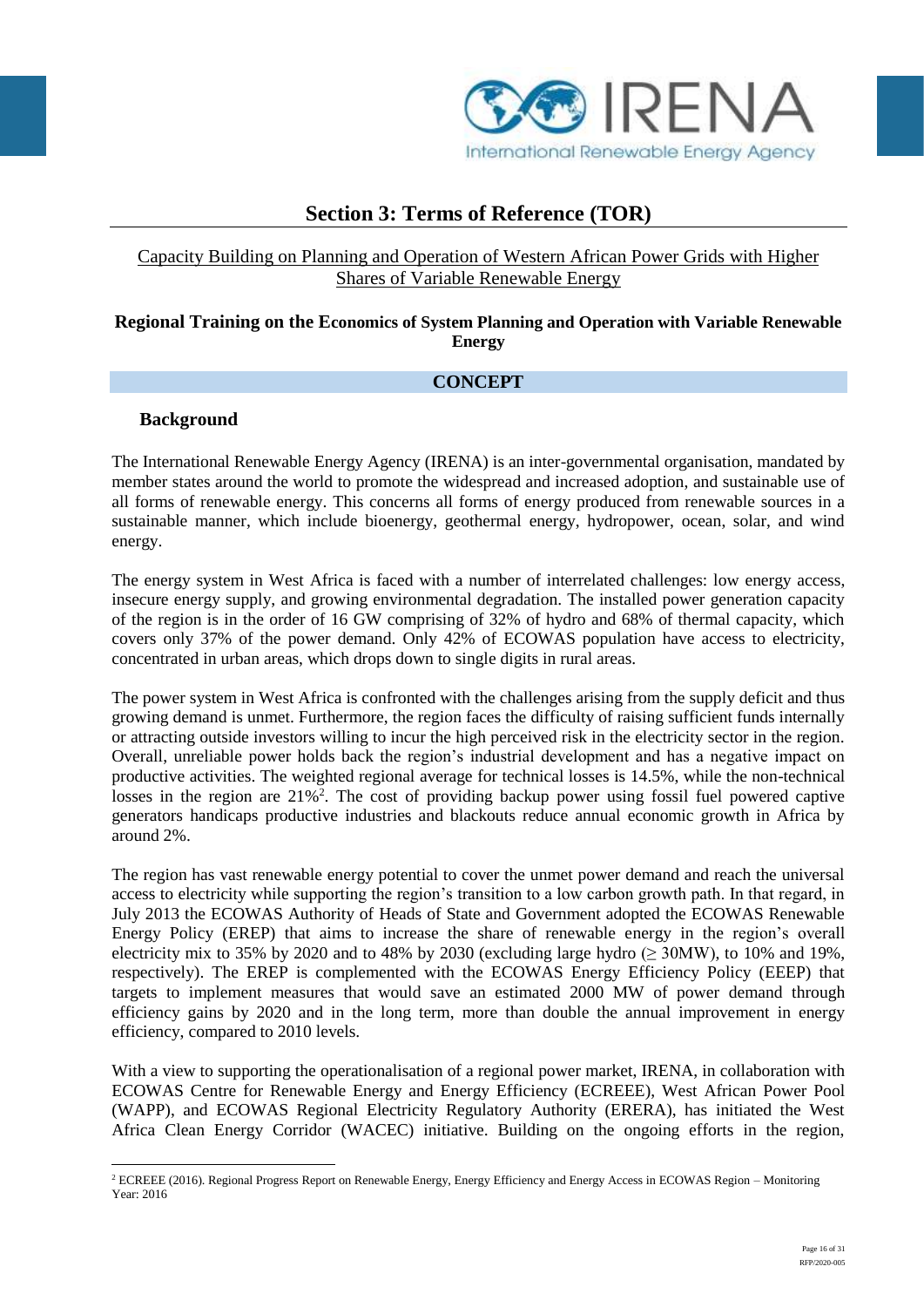

including, those of UEMOA, AfDB, and other development partners such as Deutsche Gesellschaft für Internationale Zusammenarbeit (GIZ) GmbH and USAID. WACEC will promote the development of utility scale renewable power and its integration to the West African power systems.

As endorsed by the ECOWAS Energy Ministerial in December 2016, the WACEC's implementation plan is built on the five pillars of (i) Zoning and Resource Assessment to identify sites for renewable power generation in areas with high resource potential and suitable transmission routes; (ii) National and Regional Planning to fully consider cost-effective renewable power options; (iii) Enabling Frameworks for Investment to open markets and reduce financing costs; (iv) Capacity Building to plan, operate and maintain power grids and markets with higher shares of renewables-based electricity; and (v) Public Information and Awareness Raising on how the corridor can provide secure, sustainable and affordable energy.

The WACEC initiative includes three strategies, exploiting the best available resources in the region:

- Hydropower strategy: includes West African countries with significant hydropower resources;
- Solar strategy: includes West African countries where large solar power plants could be built at low cost while benefiting from economies of scale;
- Wind strategy: West-African countries with large-scale wind resources.

The three strategies above were developed and validated during a regional workshop from 16 to18 September 2019 in Dakar.

ECREEE in partnership with IRENA, USAID, GIZ and the relevant regional institutions is developing WACEC program and its institutional implementation framework.

In March 2017, the Energy Ministers at the Specialized Technical Committee on Energy, Transport and Tourism of the African Union recommended the Member States to integrate the concept of the Clean Energy Corridors, which includes WACEC for the West Africa region, into their national renewable energy and climate change agendas as well as the process of creation of a sustainable and low-carbon power markets.

### **I. Rationale**

Effective system planning is critical to building electricity systems that can accommodate renewable energy, and it is also important that the outputs from the system planning follow through into the definition of what characteristics need to be provided by new IPP projects that are being procured. A holistic approach to system planning that accounts for the nature and availability of renewables and the need of flexibility is essential for building stronger grids for increasing the share of variable renewables.

Where many of the ECOWAS electricity markets are very small in size, it could be difficult for these markets to absorb much variable renewable energy in an economically efficient manner in the context of a nascent regional electricity market that allows for short-term trading in a liquid wholesale market. While the regional market has recently been launched, it is likely to be at least several years until these requirements that will ensure the fluidity of a regional electricity market are met. It is imperative at this juncture to facilitate knowledge transfer and ensure best practices are considered when aiming for a functional regional electricity market.

Under the implementation of the WACEC, ECREEE, IRENA, in cooperation with GIZ, USAID, and together with the key regional institutions, has the ambition to support the strengthening of the capacities of the relevant stakeholders of the ECOWAS power sector through series of tailor-made capacity building activities. In this context, a regional capacity building programme focusing on the management of power grids with higher shares of variable renewable power was initiated in 2017. The scoping study and the first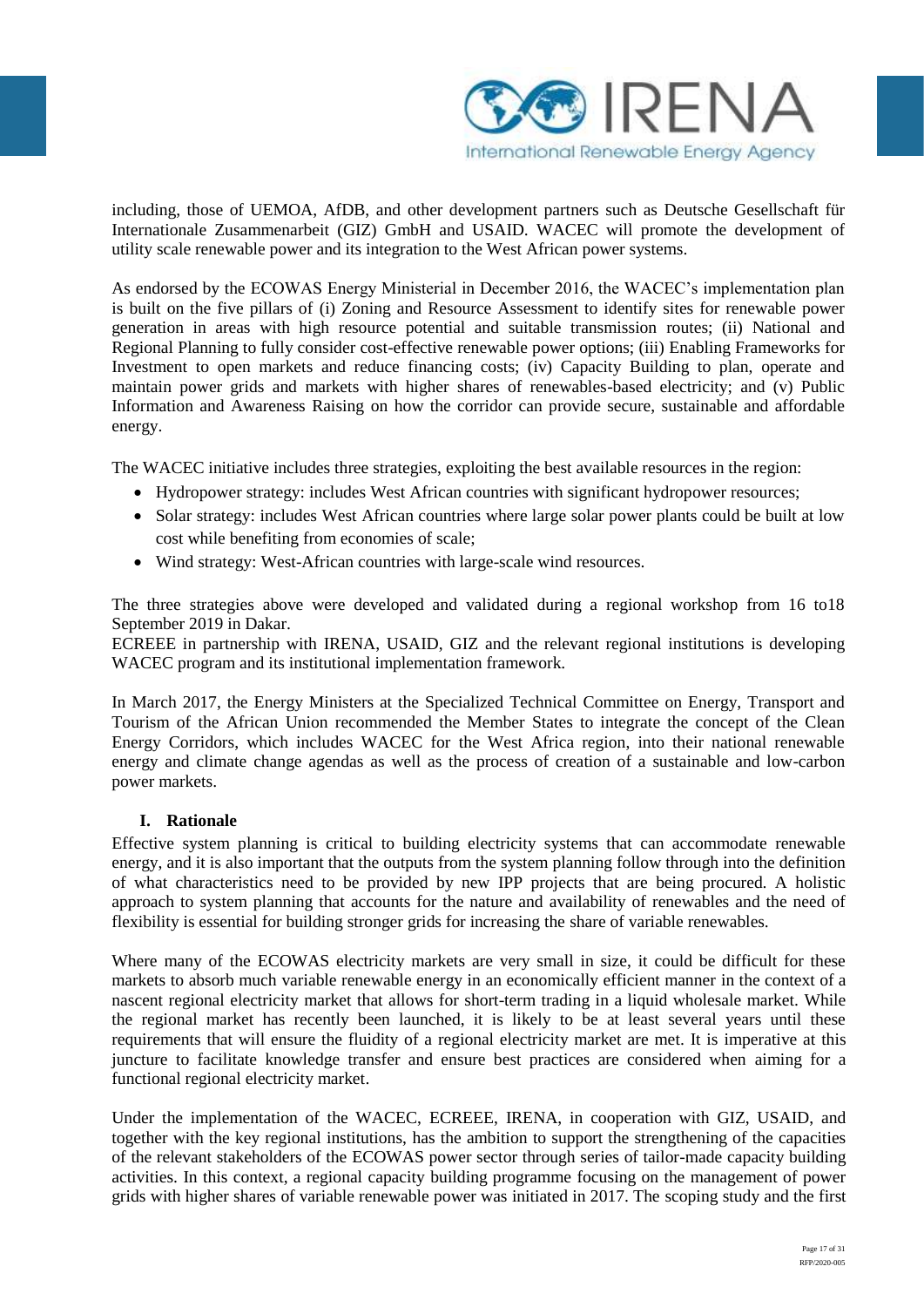

series of trainings provided a clear overview of the various issues and best practices in integrating renewables. The trainings were instrumental in identifying the areas that require further support. Based on the feedback received from participants and energy experts, the next phase of the capacity building program will focus on two core streams, namely (i) the economics of power system planning and operation with an emphasis on economic generator dispatch, ancillary services, short-term markets and spot pricing, reserve calculations as well as grid codes; and (ii) the planning and operation, focusing on aspects related to forecasting, system adequacy, estimating reliability, hosting capacity, flexibility assessments, frequency and voltage regulation.

As part of the implementation of this follow-up programme, the proposed activity will focus on building capacities of electricity generators, Transmission System Operators (TSOs), Distribution System Operators (DSOs) and regulators of the region on the economics of system planning and operation with Variable Renewable Energy (VRE). The overarching goal is to ensure that the regional and national stakeholders have a good understanding of the technical and economic factors that impact the potential of grid and market systems to accommodate higher shares of VRE in both high voltage and low-voltage networks.

# **Objective and scope of the work**

Moving forward with the first core stream of trainings, the main objective of this capacity building activity is to reinforce the understanding by the utilities, national grid operators – TSOs and DSOs, national regulators, the Information and Coordination Centre (ICC) of the Regional System Operator (WAPP), Regional Regulator (ERERA) and other relevant stakeholders of the ECOWAS region (ECREEE), of the prerequisites to find technically and economically optimal solutions to improving electricity reliability in the grid while accounting for an increased share of VRE, notably solar PV and wind energy technologies. At the same time, training staff of regional training centres should be enabled to continue and upscale capacity building activities on the same issue on a regular basis. The topics of discussion should include, but not limited to:

- Cost structure and technical constraints of different generation technologies (solar and wind) as well as data requirements and data collection, primary resource forecasting;
- Generator scheduling, with specific focus on Hydrothermal Scheduling, Unit Commitment and Economic Dispatch
- Accounting for generator characteristics (ramp rates, start-up time, shut-down time, black start capabilities) in generator dispatch;
- Improvement in operating reserve calculation to account for VRE
- Ancillary services (frequency control, voltage control, restoration services, interruptible loads services, etc.) for effective integration of VRE on both the transmission and distribution network;
- Structure of liberalized electricity markets, roles of system operators and real-time pricing
- Flexibility Assessment of the power system to evaluate the ability of generators to maintain demand-supply balance and minimise curtailment of renewable energy with high shares of renewables while maintaining the reliability of the system.
- Understanding of ECOWAS Regional Electricity Market

### **II. Expected Outcomes**

The trainings are expected to contribute to an improved understanding of the requirements for the planning of power grids with variable renewable power generation, based on the best practices from the region and beyond.

It is also expected that the (optional) accompanying Training of Trainers (ToT) activity will enable the trainers of WAPP's five regional training centres to conduct the training course independently. Accordingly, it is suggested to involve the trainers in the subsequent trainings for the utilities and other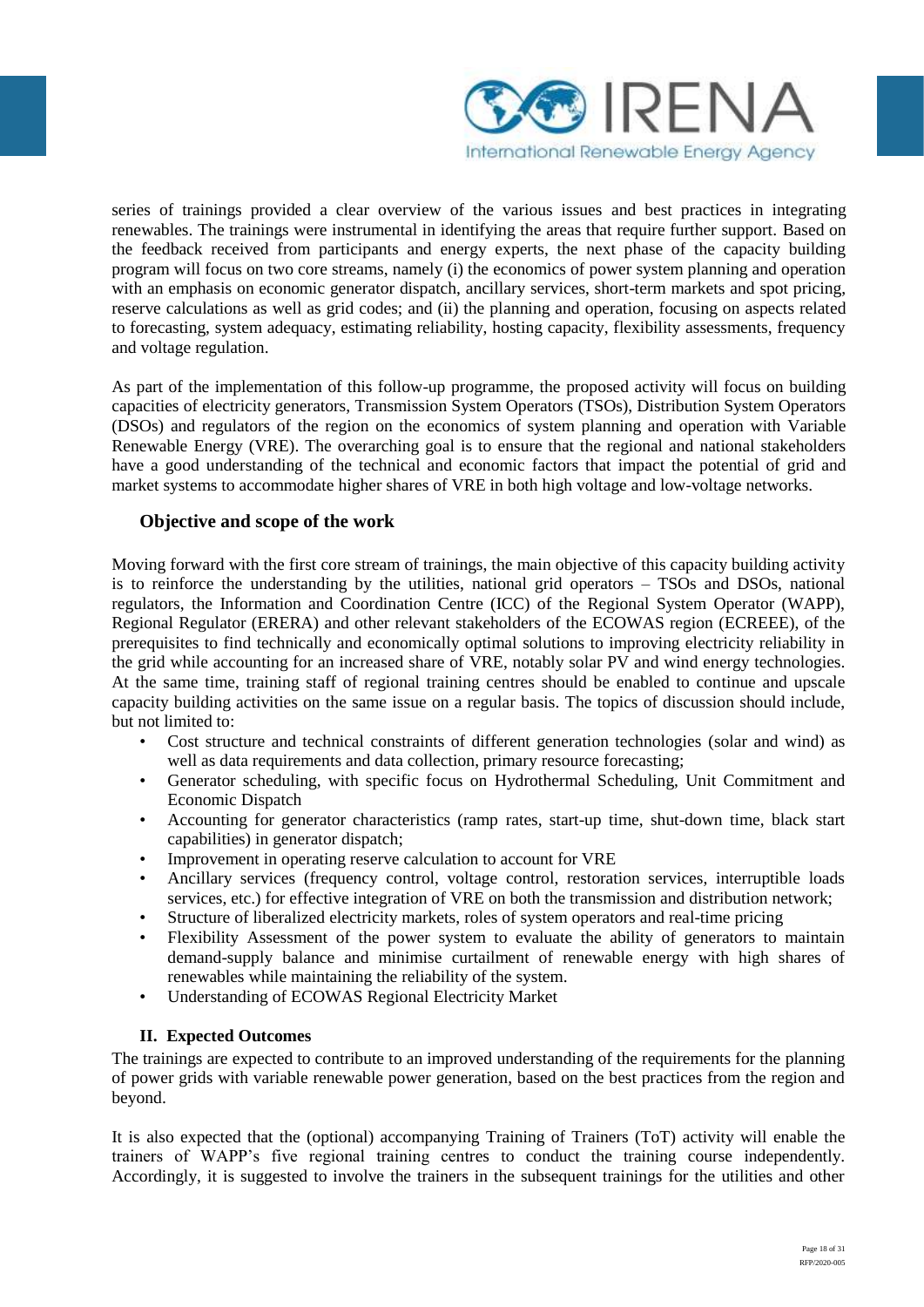

target groups, involving them as co-trainers who assume some parts of the training course in close cooperation with the consultant.

## **Detailed description of the work**

The technical assistance to be conducted by the consulting entity will mainly target power system operators, utilities and regulators, while the consulting entity will work closely with IRENA, WAPP, ECREEE, and ERERA in the implementation of the assignment, as described in these Terms of Reference.

The consulting entity is expected to develop a technical offer with an appropriate methodology and specific work plan that will ensure the achievement of the assignment's objective **within an implementation period of 8 months**.

Before starting the assignment, the consulting entity will be required to attend a briefing meeting, with IRENA, GIZ and the ECOWAS counterparts (WAPP Secretariat, ERERA, ECREEE). This meeting could be held virtually. All outputs under the assignment will be both in English and French. All reports, working papers or other documents prepared for IRENA must conform to IRENA/OECD style requirements and their content will be aligned with other IRENA technical reports. These requirements are outlined in IRENA's style guide, which together with other guiding documents will be given to the consulting entity at the beginning of the assignment.

The project will focus on **two regular tasks and one optional task**:

### **Task 1: Development of trainings material**

Building on the outcomes of the first phase of trainings, and notably on the scoping analysis, the conclusions of the trainings provided and the follow-up programme completed in the initial phase of the capacity building on the planning and operation of power grids with higher shares of variable renewable energy, the consulting entity shall design the technical content, including the material for a 5-day training workshop for the utilities and regulators of the 15 ECOWAS countries. The training material will be developed in both French and English and contents should cover priority aspects related to the economics of power system planning and operation with a focus on economic generator dispatch, ancillary services (frequency control, voltage control, restoration services, interruptible loads services, etc.) for effective integration of VRE, short-term markets and spot pricing, and reserve calculations with illustrative examples from Africa or other developing countries. The training materials and content should also cover the topic of power system flexibility<sup>3</sup> and how to best assess it with the use of modelling tools<sup>4</sup>. When available, IRENA publications should be the base for the development of training materials.

### **Task 2: Training delivery**

1

The consulting entity will also be responsible, under the supervision of IRENA, for delivering the trainings (presentations, moderation of discussions) and compiling the workshop documentations, including summary and conclusions. The trainings will be organized for a total of around 40 participants<sup>5</sup> from the 15 ECOWAS countries and the ECOWAS Regional Energy institutions, thus the training material should

<sup>5</sup> Approx. 2 participants from each of the 15 ECOWAS countries, ERERA, WAPP as well as regional training institutions and relevant stakeholders (WAPP Secretariat 2, ERERA 2, ECREEE 2)

<sup>&</sup>lt;sup>3</sup> See the IRENA publication ["Power system flexibility for the energy transition" https://irena.org/publications/2018/Nov/Power-system](https://irena.org/publications/2018/Nov/Power-system-flexibility-for-the-energy-transition)[flexibility-for-the-energy-transition](https://irena.org/publications/2018/Nov/Power-system-flexibility-for-the-energy-transition)

 $\frac{4}{3}$  For example the IRENA FlexTool, which is an open-source, freely and publicly available tool that solves an economic dispatch and a capacity expansion problem with a focus on power system flexibility. The tool can be downloaded here[: https://irena.org/energytransition/Energy-System-](https://irena.org/energytransition/Energy-System-Models-and-Data/IRENA-FlexTool)[Models-and-Data/IRENA-FlexTool](https://irena.org/energytransition/Energy-System-Models-and-Data/IRENA-FlexTool) and can be used for any part of the training that would require the use of a software tool.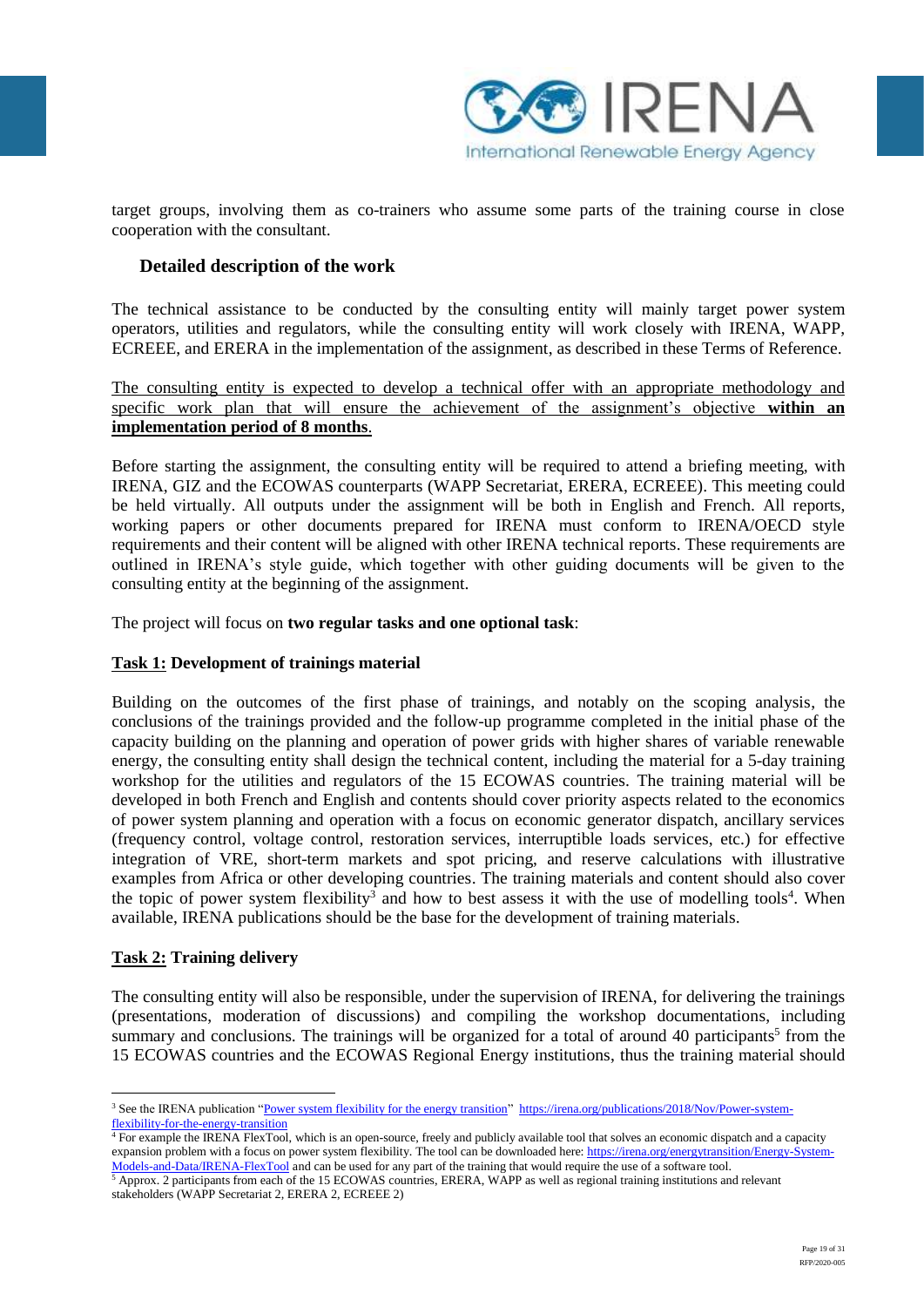

be made available in both French and English. The training should be organised in a format that allows for each participant to follow the theoretical part of the training in their own language (French or English), while the practical sessions will be held jointly.

In designing the training, the consulting entity should account for the possible invitation of representatives of TSOs/DSOs from countries (even beyond the ECOWAS region) with relevant experience in the integration of high shares of variable renewable energy, for an exchange of best practices. It is also advised that the training schedule allows for a field visit to the dispatch centre of a utility with experience in operating grids with high shares of variable renewable energy.

IRENA, GIZ and the ECOWAS counterparts will be responsible for the selection of the venue and the date for the training, the invitation of the speakers and participants for the workshop and the associated costs (rental of venue, travel costs, catering and accommodation of participants). In light of the current pandemic situation, the consulting entity should also offer the option of delivering an initial introductory webinar (duly considering the varying degree of internet connection reliability across West Africa), to be followed by the in-person training. The service provider is invited to use the online platform *atingi* (https://www.atingi.org/) to share information and data and to organize the exchange between the participants. *atingi* is the new digital learning platform of the Federal Ministry for Economic Cooperation and Development (BMZ). It is free of change and offers an integrated webinar tool. If a webinar is integrated, it should be recorded and published in order to allow (absent) participants to follow the content independently at a later point.

After the final training, the consulting entity is expected to conduct an evaluation of the training course(s) together with the trainers from the regional training centres, including also feedback from IRENA, GIZ and the ECOWAS counterparts, and to hand over the evaluation to IRENA and GIZ. Based on the feedback received, the consulting entity will finalize the training course description and training materials (for trainers and participants), and hand them over to the five training centres.

Upon completion of the training(s) and the evaluation, the consulting entity will produce a final report highlighting the key outcomes of the training as well as potential areas of further follow-up under the larger topic of the planning and operation of power grids with higher shares of variable renewables.

### **Optional Task: Delivering a Training-of-Trainers course and engaging the trainers of WAPP's regional training centres in the development and implementation of the training course**

The consulting entity will prepare and implement two trainings of trainers (ToT) for selected trainers of the five regional training centres of WAPP (one for French speaking participants from the training centres in Senegal, Côte d'Ivoire and Benin and one for English speaking trainers from Ghana and Nigeria) before running the training courses for the target group. Alternatively, the consulting entity might offer one single ToT including simultaneous translation for all participants.

The approach and content of the ToT(s) should be tailored to the needs of the trainers and consider the different experience levels of the trainers regarding the topic (e.g. by evaluating the existing knowledge and needs with a questionnaire before developing the ToTs). Existing capacities should be capitalised (e.g. by integrating peer-to-peer learning elements). The ToT(s) shall be organized in a virtual format (GIZ offers the consulting entity to use the online platform *atingi* for the ToT, see information above).

The consulting entity will propose an appropriate length (approximately 5 days or an equivalent number of hours spread over a longer period), content and structure of the training. The ToTs shall cover the technical content (including practical examples) as well as pedagogical aspects and shall enable the trainers to act as co-trainers in the following trainings, assuming some parts of the training course in close cooperation with the consultant. The trainers should receive the training material that is being developed for the participants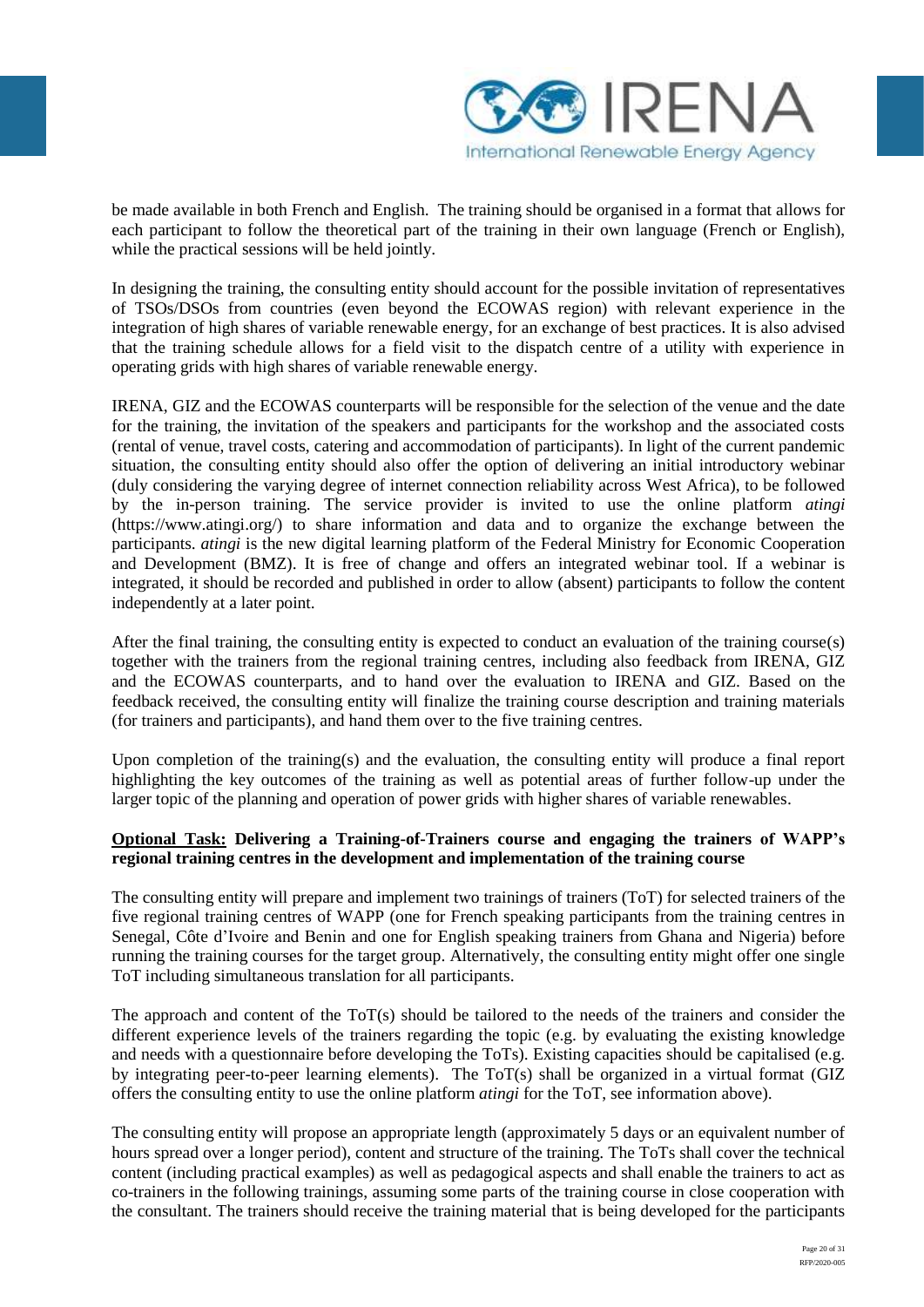

as well as additional material tailored to their needs as trainers (further in-depth material on the technical issues, practical examples, FAQs regarding the training content, material on pedagogical aspects etc.).

*For this optional task, the consulting entity will establish a separate contract directly with GIZ on the basis that the task will be completed before the end of December 2020.*

# **Expected Deliverables and Timeline**

The two above-listed tasks are to be completed as per the following timeline:

|              | <b>Deliverable</b>                                                                | Timeline <sup>6</sup>    | Contracting/<br><b>Funding</b><br><b>Responsibility</b> |
|--------------|-----------------------------------------------------------------------------------|--------------------------|---------------------------------------------------------|
| i            | Development of Training materials for the<br>target audience                      | before 15.10.2020        | <b>IRENA</b>                                            |
| ii           | Tailoring training materials for the Training-<br>of-Trainers training - optional | <b>before</b> 15.11.2020 | $GIZ^{\ast }$                                           |
| iii          | <b>Delivery of Training-of-Trainers training -</b><br>optional                    | before 31.12.2020        | $GIZ^*$                                                 |
| iv           | A 5-day workshop                                                                  | before 31.03.2021        | <b>IRENA</b>                                            |
| $\mathcal V$ | Final report                                                                      | before 15.04.2021        | <b>IRENA</b>                                            |

**GIZ** may contact the successful bidder, post evaluation /award of CONTRACT FOR deliverables – i, iv & v by IRENA; to contract for deliverables ii and iii. Such a GIZ contract for deliverables ii & iii will be subject GIZ rules and General Terms of Contract.

# **Criteria for evaluation of offers**

1

To assess best value for money, the technical qualitative evaluation of the bids will be based on:

| <b>Criteria</b> |                                                                                                                                                                                                                                                                                                                                                                                                                              |    |
|-----------------|------------------------------------------------------------------------------------------------------------------------------------------------------------------------------------------------------------------------------------------------------------------------------------------------------------------------------------------------------------------------------------------------------------------------------|----|
|                 | Proposed work plan and approach: Understanding of the task; sufficiently<br>addressing the important aspects of the task according to the different components<br>of the project, i.e. development of material and methodology of delivery of the<br>training; Please provide full details on the structure as well as a full description of<br>the proposed approach for implementing the work plan and the required tasks. | 25 |
|                 | <b>Clarity and organization of activities:</b> Relating the scope of work to the Terms of<br>Reference - clarity and organization of activities and whether the planning is<br>logical and realistic.                                                                                                                                                                                                                        |    |

<sup>&</sup>lt;sup>6</sup> The timeline is to updated depending on the start date of the project, with prior consent of IRENA.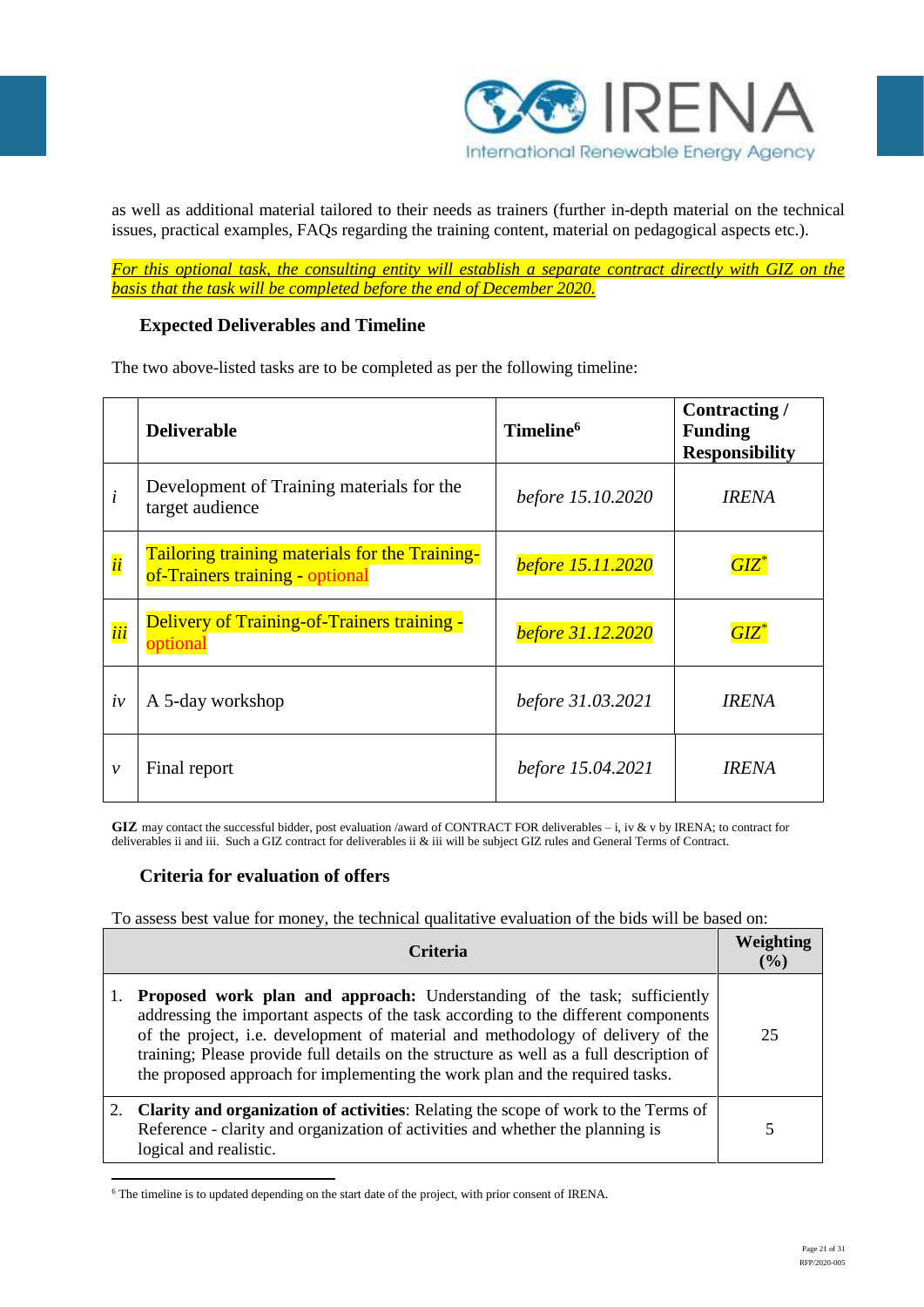

| 3. Overall experience on Capacity building for VRE grid integration: Relevant                                                                                                                                                                                                                                                                    |    |  |  |
|--------------------------------------------------------------------------------------------------------------------------------------------------------------------------------------------------------------------------------------------------------------------------------------------------------------------------------------------------|----|--|--|
| knowledge and documented experiences in variable renewable energy grid<br>integration studies and training in Sub-Saharan Africa or other developing<br>countries – provide samples of similar work done in field over the last 3-5 years.                                                                                                       |    |  |  |
| Solid experience in in Sub-Saharan Africa or other developing countries designing<br>capacity building programmes and providing trainings on technical aspects of<br>variable renewable energy in the power sector, including, planning, designing and<br>managing power grids with variable renewable power.                                    | 30 |  |  |
| Team quality: Composition, qualifications and experiences of team and<br>4.<br>knowledge of the region-Provide CVs of 5 experts, whom you propose to;<br>Develop training material,<br>(a)                                                                                                                                                       |    |  |  |
| Deliver the training.<br>(b)<br>The Minimum qualification for the Project Manager is 10 years of relevant experience<br>in designing and managing capacity building programmes on grid planning and<br>operation issues. (15 points)                                                                                                             |    |  |  |
| The Minimum qualification for each of the remaining team members is 5 years of<br>relevant experience in designing and managing capacity building programmes on grid<br>planning and operation issues. (10 points per member)                                                                                                                    |    |  |  |
| Proficiency of the team in speaking and writing both English and French is mandatory.                                                                                                                                                                                                                                                            |    |  |  |
| 5. Local network: Involvement of local institutions/experts in ECOWAS in the<br>consulting process - Indicate how your organisation will involve local<br>institutions/experts and how they will benefit from the project. Provide details on<br>the proposed plan to involve local institutions as well as samples based on past<br>experience. | 5  |  |  |

Bidders are requested to provide a technical and a financial proposal as separate documents. The financial proposal should include a breakdown of the costs (number of person days) associated with each task and sub-task.

This application is also open to consortia.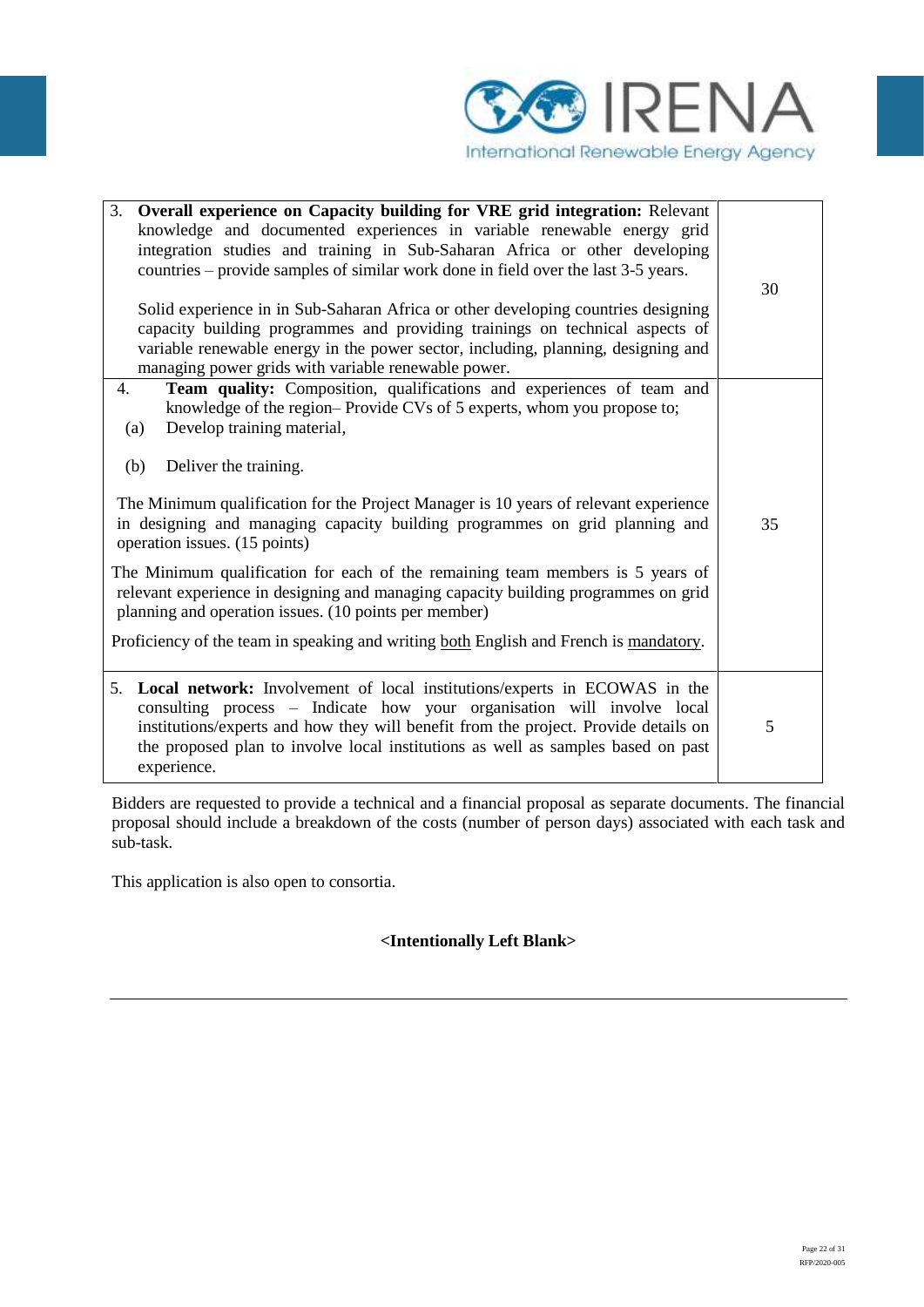

# **Section 4: Proposal Submission Form**

*This form must be returned along with the submission signed and stamped from authorized person*

## To: IRENA, Chief Procurement Officer

Dear Sir/Madam:

We, the undersigned, hereby offer to provide professional services for IRENA's Consultancy Service for indicated subject with your Request for Proposal dated and our Proposal. We are hereby submitting our Proposal, which includes the Technical Proposal and Financial Proposal sealed under a separate envelope.

We hereby declare that all the information and statements made in this Proposal are true and we accept that any misinterpretation contained in it may lead to our disqualification.

We confirm that we have read, understood and hereby accept the Terms of Reference describing the duties and responsibilities required of us in this RFP, and the General Terms and Conditions of IRENA 's.

We agree to abide by this Proposal for 120 days.

We undertake, if our Proposal is accepted, to initiate the services not later than the date indicated in the DS.

We fully understand and recognize that IRENA is not bound to accept this proposal, that we shall bear all costs associated with its preparation and submission, and that IRENA will in no case be responsible or liable for those costs, regardless of the conduct or outcome of the evaluation.

We remain,

Yours sincerely,

Authorized Signature [*In full and initials*]:

Name and Title of Signatory:

Name of Firm:  $\frac{1}{2}$  and  $\frac{1}{2}$  and  $\frac{1}{2}$  and  $\frac{1}{2}$  and  $\frac{1}{2}$  and  $\frac{1}{2}$  and  $\frac{1}{2}$  and  $\frac{1}{2}$  and  $\frac{1}{2}$  and  $\frac{1}{2}$  and  $\frac{1}{2}$  and  $\frac{1}{2}$  and  $\frac{1}{2}$  and  $\frac{1}{2}$  and  $\frac{1}{2}$  an

Contact Details: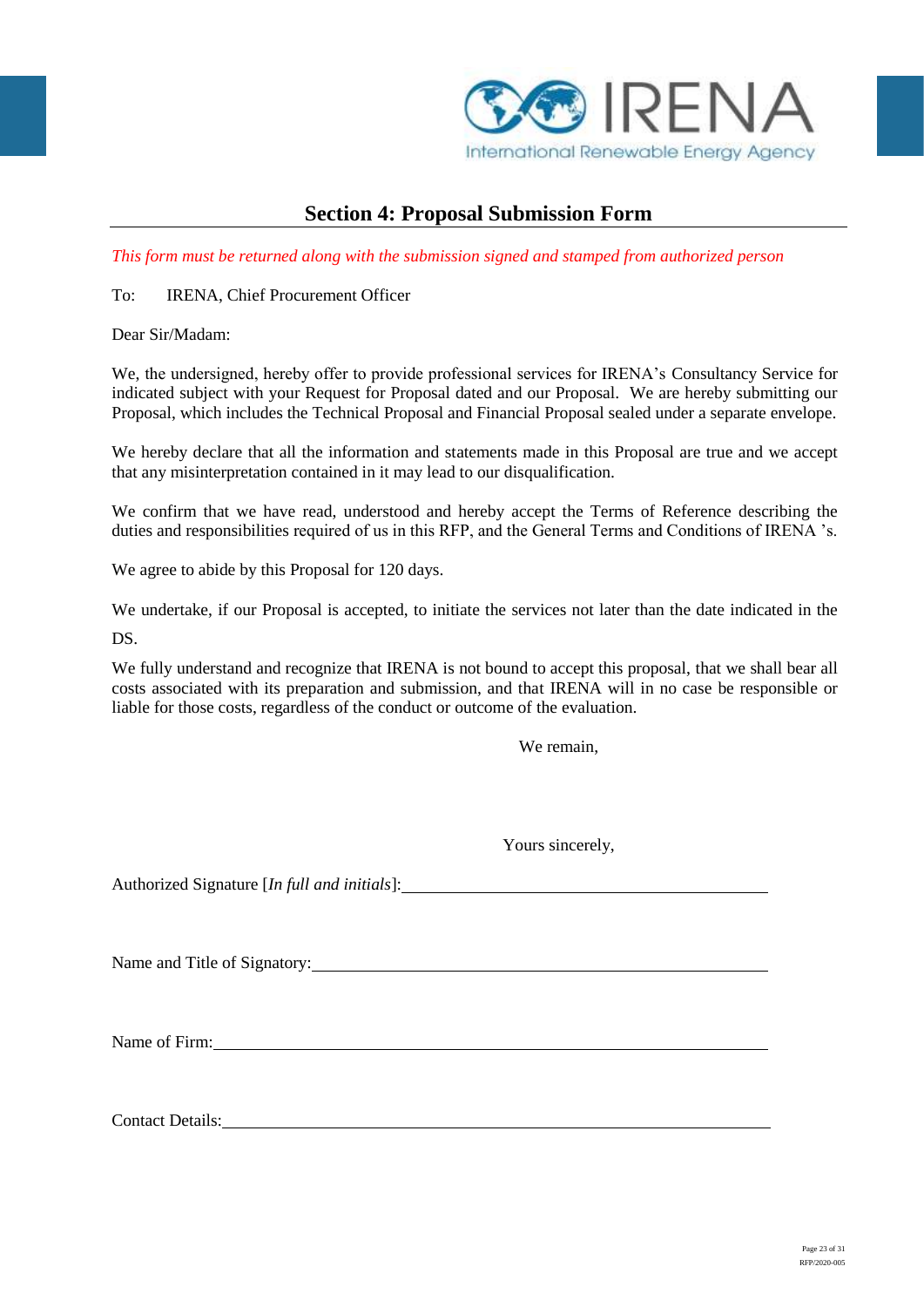

# **Section 5: Documents Establishing the Eligibility and Qualifications of the Proposer**

# Proposer Information Form

*[The Proposer shall fill in this Form in accordance with the instruction indicated below. No alterations to its format shall be permitted and no substitutions shall be accepted]*

*Date: [insert date (as day, month and year) of Proposal Submission]* RFP No.: *2020-005* Service for: Capacity Building on Planning and Operation of Western African Power Grids with Higher Shares of Variable Renewable Energy

1. Proposer's Legal Name *[insert Proposer's legal name]*

2. In case of Joint Venture (JV), legal name of each party: *[insert legal name of each party in JV]*

3. Proposer's actual or intended Country of Registration: *[insert actual or intended Country of Registration]*

4. Proposer's Year of Registration: *[insert Proposer's year of registration]*

5. Proposer's Legal Address in Country of Registration: *[insert Proposer's legal address in country of registration]*

6. Proposer's Authorized Representative Information

Name: *[insert Authorized Representative's name]*

Address: *[insert Authorized Representative's Address]*

Telephone/Fax numbers: *[insert Authorized Representative's telephone/fax numbers]*

Email Address: *[insert Authorized Representative's email address]*

- 7. Attached are copies of original documents of: *[check the box(es) of the attached original documents]*
- $\Box$  Articles of Incorporation or Registration of firm named in 1, above, in accordance with ITB Sub-Clauses 4.1 and 4.2.

 $\Box$  In case of JV, letter of intent to form JV or JV agreement.

 $\Box$  In case of government owned entity, documents establishing legal and financial autonomy and compliance with commercial law.

<Intentionally Left Blank>Joint Venture Partner Information Form

*[The Proposer shall fill in this Form in accordance with the instructions indicated below].*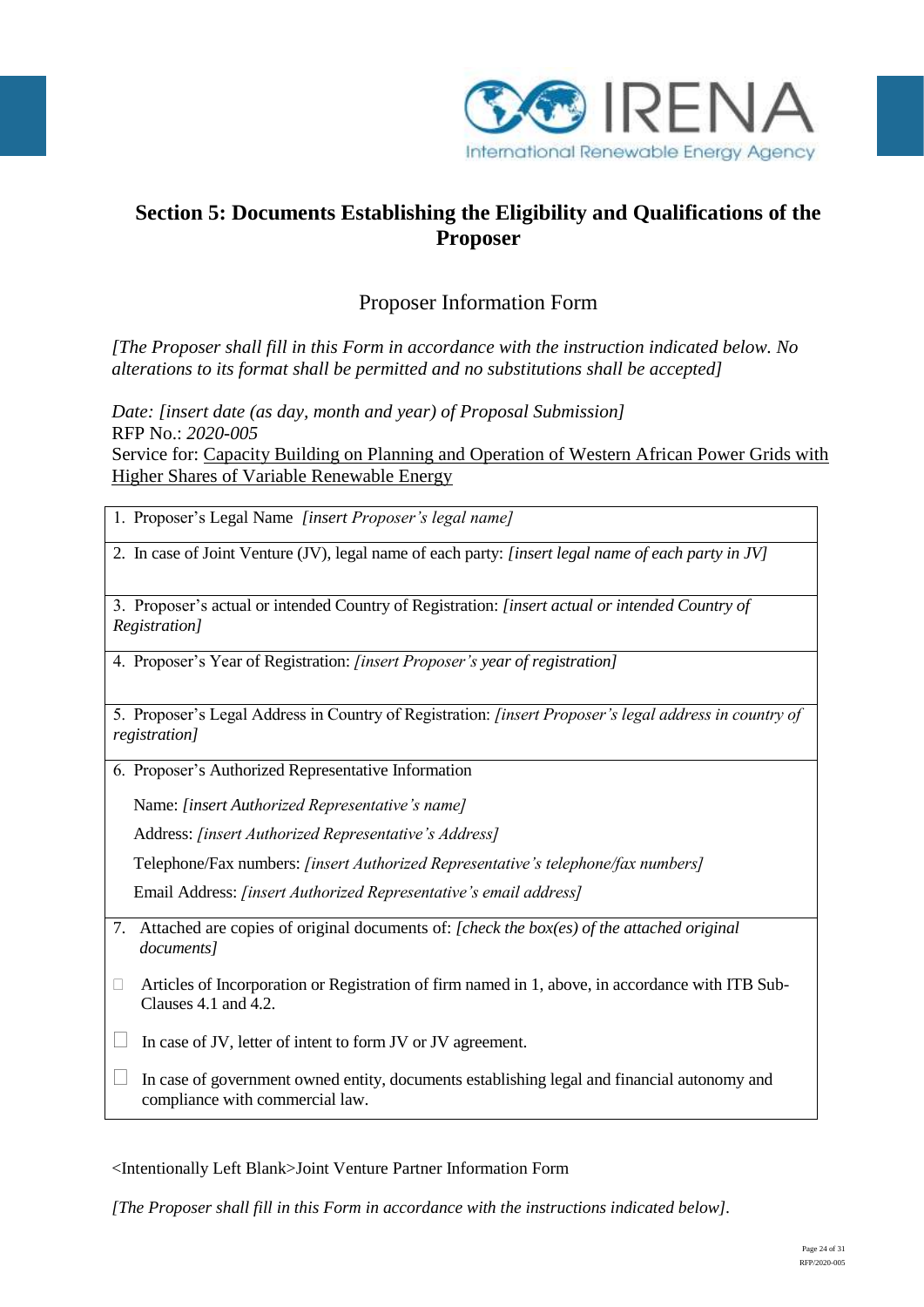

- 1. Proposer's Legal Name: *[insert Proposer's legal name]*
- 2. JV's Party legal name: *[insert JV's Party legal name]*
- 3. JV's Party Country of Registration: *[insert JV's Party country of registration]*
- 4. JV's Party Year of Registration: *[insert JV's Part year of registration]*
- 5. JV's Party Legal Address in Country of Registration: *[insert JV's Party legal address in count registration]*
- 6. JV's Party Authorized Representative Information

Name: *[insert name of JV's Party authorized representative]*

Address: *[insert address of JV's Party authorized representative]*

Telephone/Fax numbers: *[insert telephone/fax numbers of JV's Party authorized representative]*

Email Address: *[insert email address of JV's Party authorized representative]*

- 7. Attached are copies of original documents of: *[check the box(es) of the attached original documents]*
- □ Articles of Incorporation or Registration of firm named in 2.
- $\Box$  In case of government owned entity, documents establishing legal and financial autonomy and compliance with commercial law.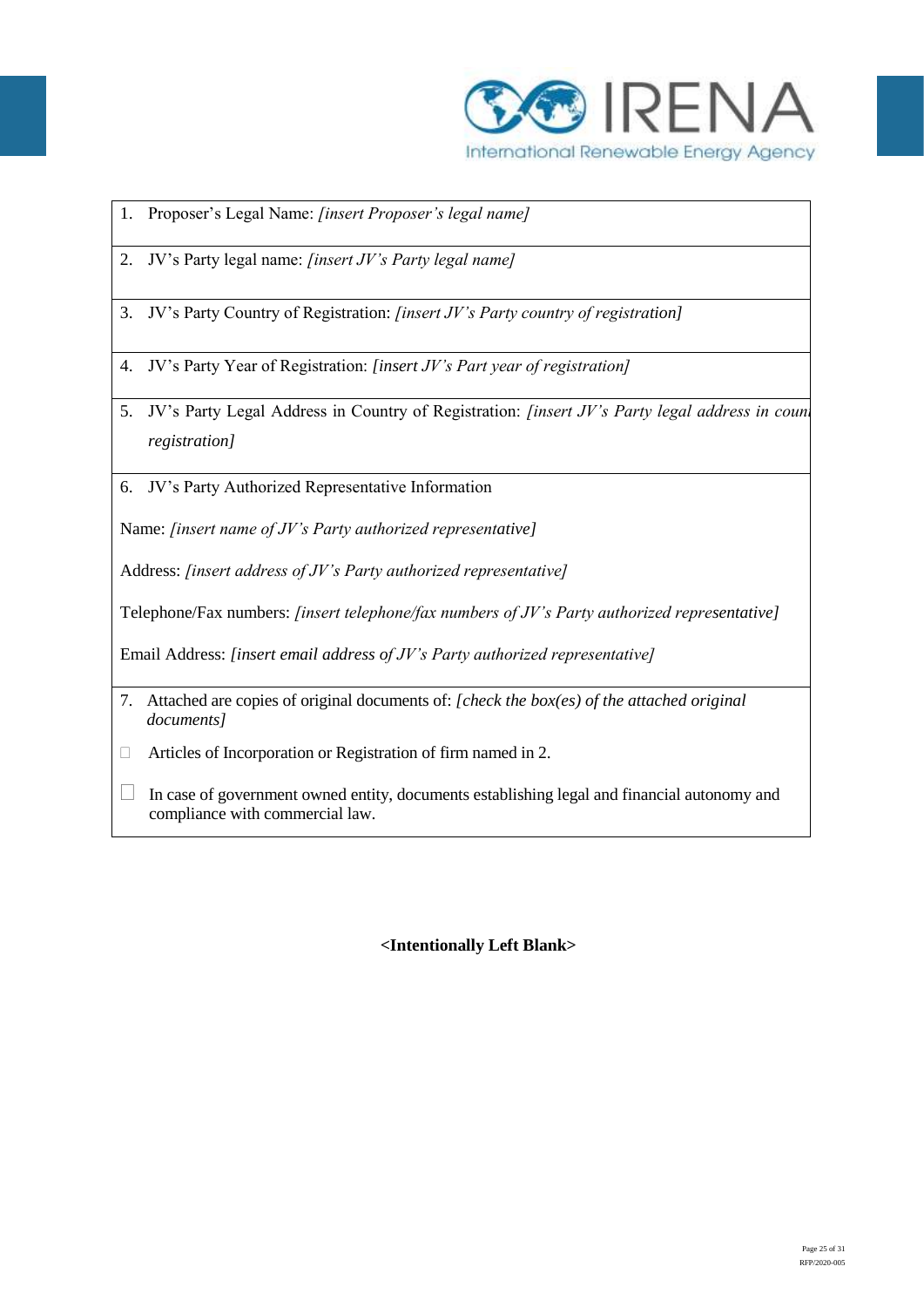

# **Section 6: Technical Proposal Form**

# **TECHNICAL PROPOSAL FORMAT**

# **SECTION 1: EXPERTISE OF FIRM/ ORGANISATION**

*This section should fully explain the Proposer's resources in terms of personnel and facilities necessary for the performance of this requirement.* 

1.1 Brief Description of Proposer as an Entity: Provide a brief description of the organization / firm submitting the proposal, its legal mandates/authorized business activities, the year and country of incorporation, types of activities undertaken, and approximate annual budget, etc. Include reference to reputation, or any history of litigation and arbitration in which the organisation / firm has been involved that could adversely affect or impact the performance of services, indicating the status/result of such litigation/arbitration.

1.2. Financial Capacity:Provide the latest Audited Financial Statement (Income Statement and Balance Sheet) duly certified by a Public Accountant, and with authentication of receiving by the Government's Internal Revenue Authority. Include any indication of credit rating, industry rating, etc.

1.3. Track Record and Experiences: Provide the following information regarding corporate experience within the last five (5) years which are related or relevant to those required for this Contract.

| Name of<br>project | <b>Client</b> | Contract<br><b>Value</b> | <b>Period</b><br>of<br>activity | <b>Types of</b><br>activities<br>undertaken | <b>Status or</b><br>Date<br><b>Completed</b> | <b>References</b><br><b>Contact Details</b><br>(Name, Phone,<br>Email) |
|--------------------|---------------|--------------------------|---------------------------------|---------------------------------------------|----------------------------------------------|------------------------------------------------------------------------|
|                    |               |                          |                                 |                                             |                                              |                                                                        |
|                    |               |                          |                                 |                                             |                                              |                                                                        |
|                    |               |                          |                                 |                                             |                                              |                                                                        |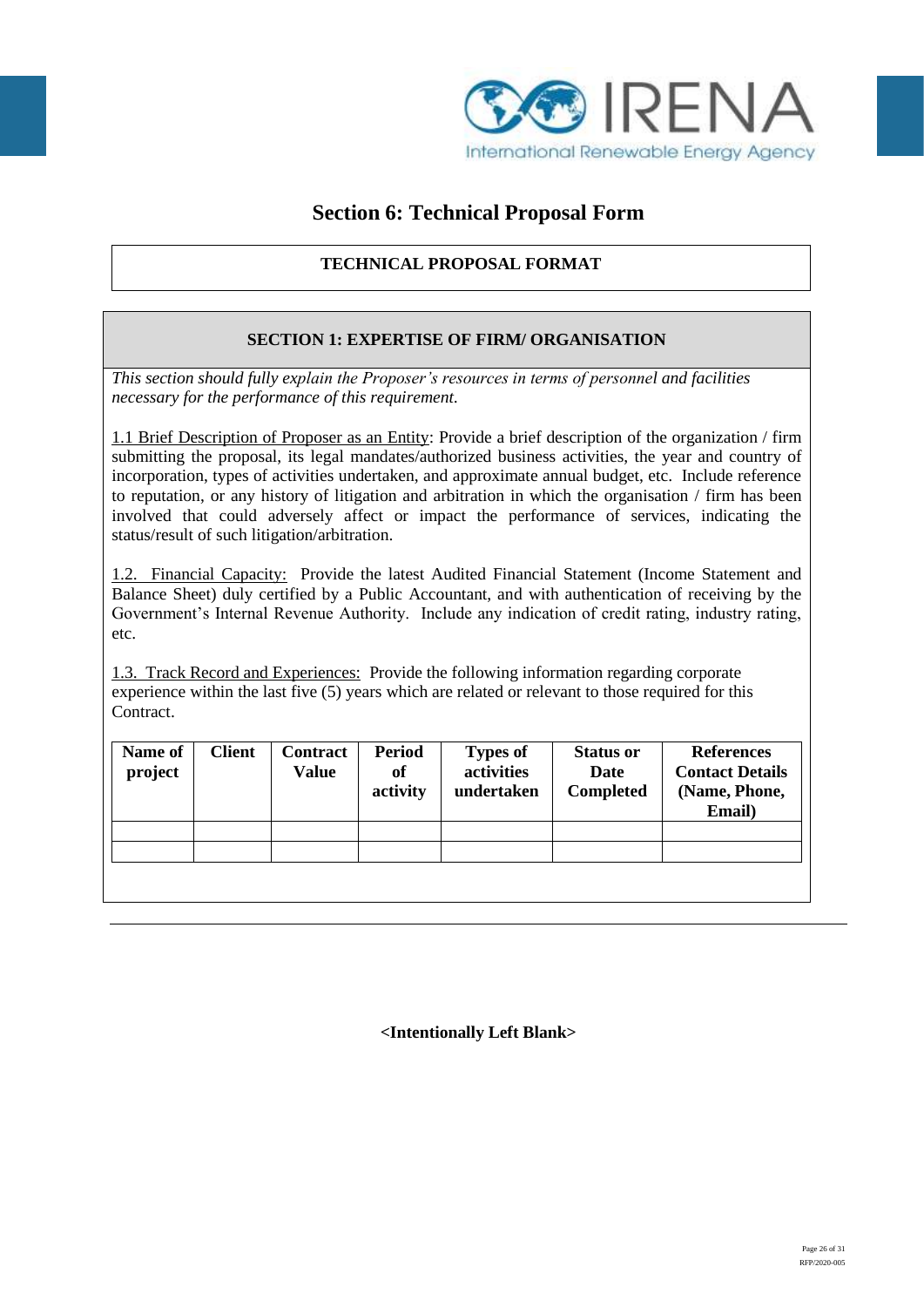

## **SECTION 2 - APPROACH AND IMPLEMENTATION PLAN**

*This section should demonstrate the Proposer's responsiveness to the specification by identifying the specific components proposed, addressing the requirements, as specified, point by point; providing a detailed description of the essential performance characteristics proposed; and demonstrating how the proposed methodology meets or exceeds the specifications.*

2.1. Approach to the Service/Work Required: Please provide a detailed description of the methodology for how the organisation/firm will achieve the Terms of Reference of the project, keeping in mind the appropriateness to local conditions and project environment.

2.2. Technical Quality Assurance Review Mechanisms: The methodology shall also include details of the Proposer's internal technical and quality assurance review mechanisms.

2.3. Reporting and Monitoring: Please provide a brief description of the mechanisms proposed for this project for reporting to the IRENA and partners, including a reporting schedule.

2.4. Subcontracting: Explain whether any work would be subcontracted, to whom, how much percentage of the work, the rationale for such, and the roles of the proposed sub-contractors. Special attention should be given to providing a clear picture of the role of each entity and how everyone will function as a team.

## **SECTION 3: PERSONNEL**

3.1 Management Structure: Describe the overall management approach toward planning and implementing this activity. Include an organization chart for the management of the project describing the relationship of key positions and designations.

3.2 Staff Time Allocation: Provide a spreadsheet will be included to show the activities of each staff member and the time allocated for his/her involvement. (Note: This *spreadsheet is crucial and no substitution of personnel will be tolerated once the contract has been awarded except in extreme circumstances and with the written approval of the IRENA. If substitution is unavoidable it will be with a person who, in the opinion of the IRENA project manager, is at least as experienced as the person being replaced, and subject to the approval of IRENA . No increase in costs will be considered as a result of any substitution.)*

3.3 Qualifications of Key Personnel. Provide the CVs for key personnel (Team Leader, Managerial and general staff) that will be provided to support the implementation of this project. CVs should demonstrate qualifications in areas relevant to the Scope of Services.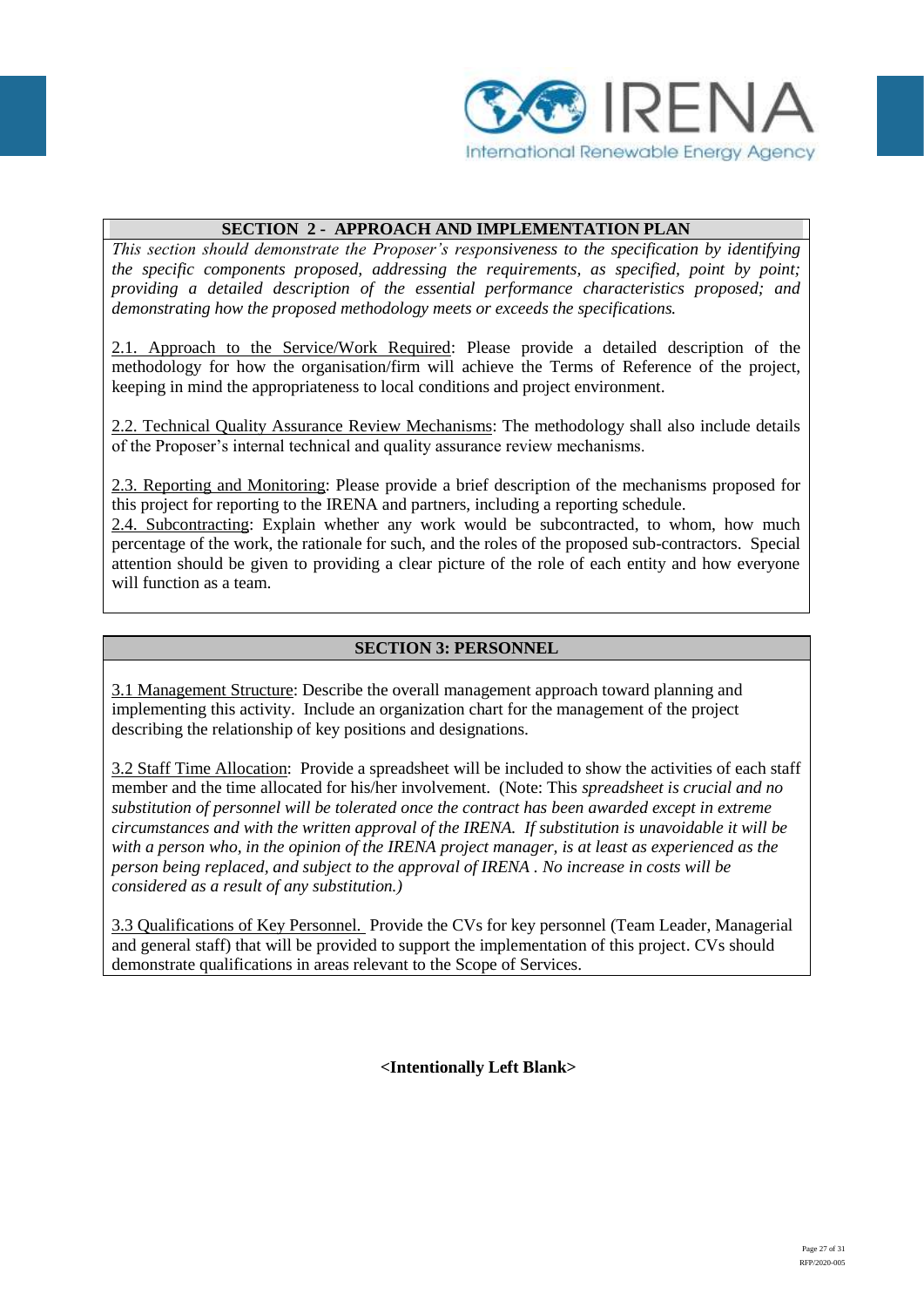

# **Section 7: Financial Proposal Form**

The Proposer is required to prepare the Financial Proposal in a separate envelope from the rest of the RFP response as indicated in RFP Clause 14 of the Instruction to Proposers.

The Financial Proposal must provide a detailed cost breakdown. The format shown on the following pages is suggested for use as a guide in preparing the Financial Proposal. The format includes specific expenditures, which may or may not be required or applicable but are indicated to serve as examples.

## A. **Cost Breakdown per Deliverables**

|    | <b>Deliverable</b>                                           | Timeline <sup>7</sup> | Contracting /<br><b>Funding</b><br><b>Responsibility</b> |
|----|--------------------------------------------------------------|-----------------------|----------------------------------------------------------|
| i  | Development of Training materials for the<br>target audience |                       | <b>IRENA</b>                                             |
| iv | A 5-day workshop                                             |                       | <b>IRENA</b>                                             |
| ν  | Final report                                                 |                       | <i><b>IRENA</b></i>                                      |

## **Please fill in the above structure as the financial proposal. No other format will be accepted. Please ensure a break down of total individual deliverables is provided.**

Name of Bidder / Firm:......................................................................................................................

Address: .............................................................................................................................................

Signature of Authorized person: ........................................................................................................

Stamp of bidder:

**\*\*\***

<sup>1</sup> <sup>7</sup> The timeline is to updated depending on the start date of the project, with prior consent of IRENA.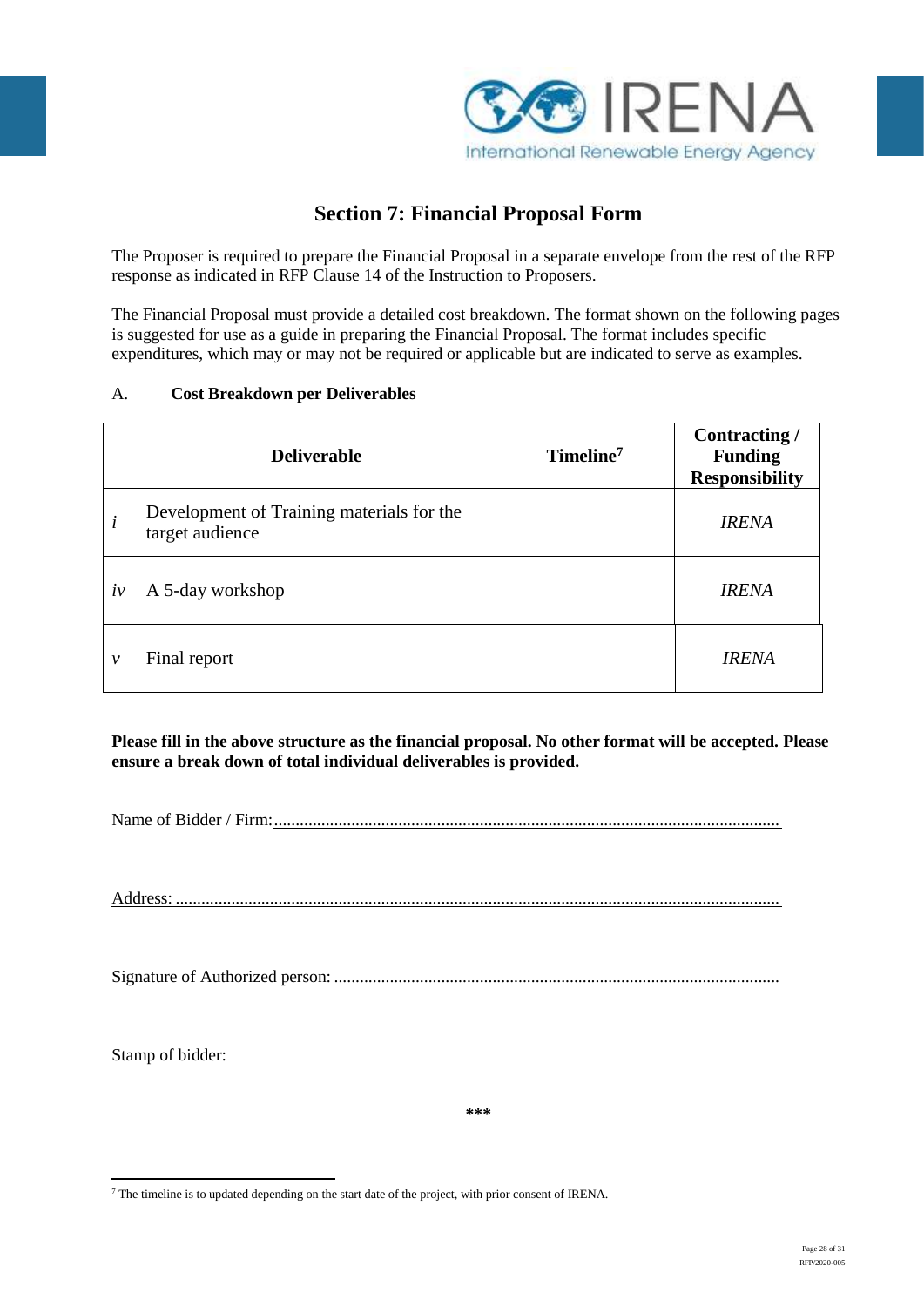

# **Section 8: General Terms and Conditions**

#### **1. DEFINITIONS**

In these General Terms and Conditions for Professional Services (hereinafter referred to as "General Terms and Conditions") the following definitions shall apply:

"Agency" means the International Renewable Energy Agency.

"Contract" means the written agreement relating to the provision of Services entered into by the Agency and the Contractor and includes these General Terms and Conditions.

"Contractor" means the legal entity named in the Contract and with whom the Contract has been entered, or its successors.

"Parties" means the Contractor and the Agency collectively, and "Party" means either one of them.

"Services" means any service provided, or to be provided, to the Agency by the Contractor (or any of the Contractor's subcontractors) pursuant to or in connection with the Contract.

#### **2. LEGAL STATUS**

The Contractor shall be considered as having the legal status of an independent contractor vis-à-vis the Agency. Neither the Contractor, and any subcontractor, nor any of their personnel shall be considered to be employees or agents of the Agency.

#### **3. PAYMENT TERMS**

(a) The Agency shall, unless otherwise specified in the Contract, make payment within 30 days of receipt of the Contractor's invoice which is issued only upon the Agency's acceptance of the work specified in the Contract.

(b) The prices shown in the Contract cannot be increased except by express written agreement by the Agency. The Agency will not pay any charge for late payment unless expressly agreed to in writing.

#### **4. CONTRACTOR'S RESPONSIBILITY FOR EMPLOYEES AND ASSIGNMENT OF PERSONNEL**

(a) The Contractor shall supervise and be responsible for the professional and technical competence of its employees and shall select, for work under the Contract, reliable individuals who will perform effectively in the implementation of the Contract, respect the local customs and conform to a high standard of moral and ethical conduct.

(b) The Contractor shall not replace or withdraw any personnel referred to in the Contract for the performance of the Services without the prior written approval of the Agency or unless requested by the Agency. The Agency shall not unreasonably refuse or delay approval of any such withdrawal or replacement.

(c) Prior to assignment, replacement or withdrawal of personnel for the performance of the Services, the Contractor shall submit to the Agency for its consideration, the curriculum vitae or detailed justification to permit evaluation by the Agency of the impact which such assignment, replacement or withdrawal would have on the Services.

(d) In the event of replacement or withdrawal of personnel, all costs and additional expenses resulting from the replacement, for whatever reasons, of any of the Contractor's personnel shall be for the account of the Contractor. Such replacement or withdrawal shall not be considered as termination in part or in whole of the **Contract.** 

#### **5. SOURCE OF INSTRUCTIONS**

The Contractor shall neither seek nor accept instructions from any authority external to the Agency in connection with the performance of its obligations under the Contract. The Contractor shall refrain from any action which may adversely affect the Agency and shall fulfill its commitments with the fullest regard to the interests of the Agency.

#### **6. OFFICIALS NOT TO BENEFIT**

The Contractor warrants that it has not and shall not offer any direct or indirect benefit arising from or related to the Contract or the award thereof to any official or employee of the Agency. The Contractor acknowledges and agrees that any breach of this Article is a breach of an essential term of the Contract.

#### **7. ASSIGNMENT AND INSOLVENCY**

(a) The Contractor shall not assign, transfer, pledge or make other disposition of the Contract or any part thereof, or any of the Contractor's rights, claims or obligations under the Contract except with the prior written consent of the Agency.

(b) Should the Contractor become insolvent, adjudged bankrupt, or should control of the Contractor change by virtue of insolvency, the Agency may, without prejudice to any other rights or remedies, immediately terminate the Contract by giving the Contractor written notice of termination.

#### **8. SUBCONTRACTING**

In the event the Contractor requires the services of one or more subcontractors, the Contractor shall obtain the prior written approval of the Agency for all such subcontractor(s). The Agency's approval of a subcontractor shall not relieve the Contractor of any of its obligations under the Contract, and the terms of any subcontract shall be subject to and in conformity with the provisions of the Contract.

#### **9. INDEMNIFICATION**

The Contractor shall indemnify, hold and save harmless and defend at its own expense the Agency, its officers, agents, servants and employees from and against all suits, claims, demands and liability of any nature or kind, including cost and expenses arising out of acts or omissions of the Contractor or its employees or subcontractors in the performance of the Contract. This requirement shall extend, inter alia, to claims or liabilities in the nature of workers' compensation, product liability and to liabilities pertaining to intellectual property rights. The obligations under this clause do not lapse upon termination of the Contract.

#### **10. INSURANCE AND LIABILITIES TO THIRD PARTIES**

(a) The Contractor shall provide and thereafter maintain all appropriate workers compensation insurance, or its equivalent, with respect to its employees to cover claims for personal injury, bodily injury or death arising from or in connection with the implementation of the Contract.

(b) The Contractor shall provide and thereafter maintain insurance against all risk in respect of its property and any equipment used for the execution of the Contract.

(c) The Contractor shall also provide and thereafter maintain liability insurance in an adequate amount to cover third party claims for death, bodily injury, loss of and damage to property arising from or in connection with the implementation of the Contract or from the operation of any vehicles, boats, airplanes and other equipment owned or leased by the Contractor or its agents, servants, employees or subcontractors performing work or services in connection with the Contract.

(d) Except for insurance mentioned in paragraph (a), the insurance policies under this clause shall:

(i) Name the Agency as additional beneficiary (additional insured);

(ii) Include a waiver of subrogation of the Contractor's rights to the insurance carrier against the Agency;

(iii) Provide that the Agency shall receive thirty (30) days written notice from the insurers prior to any cancellation or change of coverage.

(e) The Contractor shall, upon request, provide the Agency with satisfactory evidence of the insurance required under this Article.

(f) The Contractor acknowledges and agrees that neither the requirement for taking out and maintaining insurance as set forth in the Contract nor the amount of any such insurance, including, but not limited to, any deductible or retention relating thereto, shall in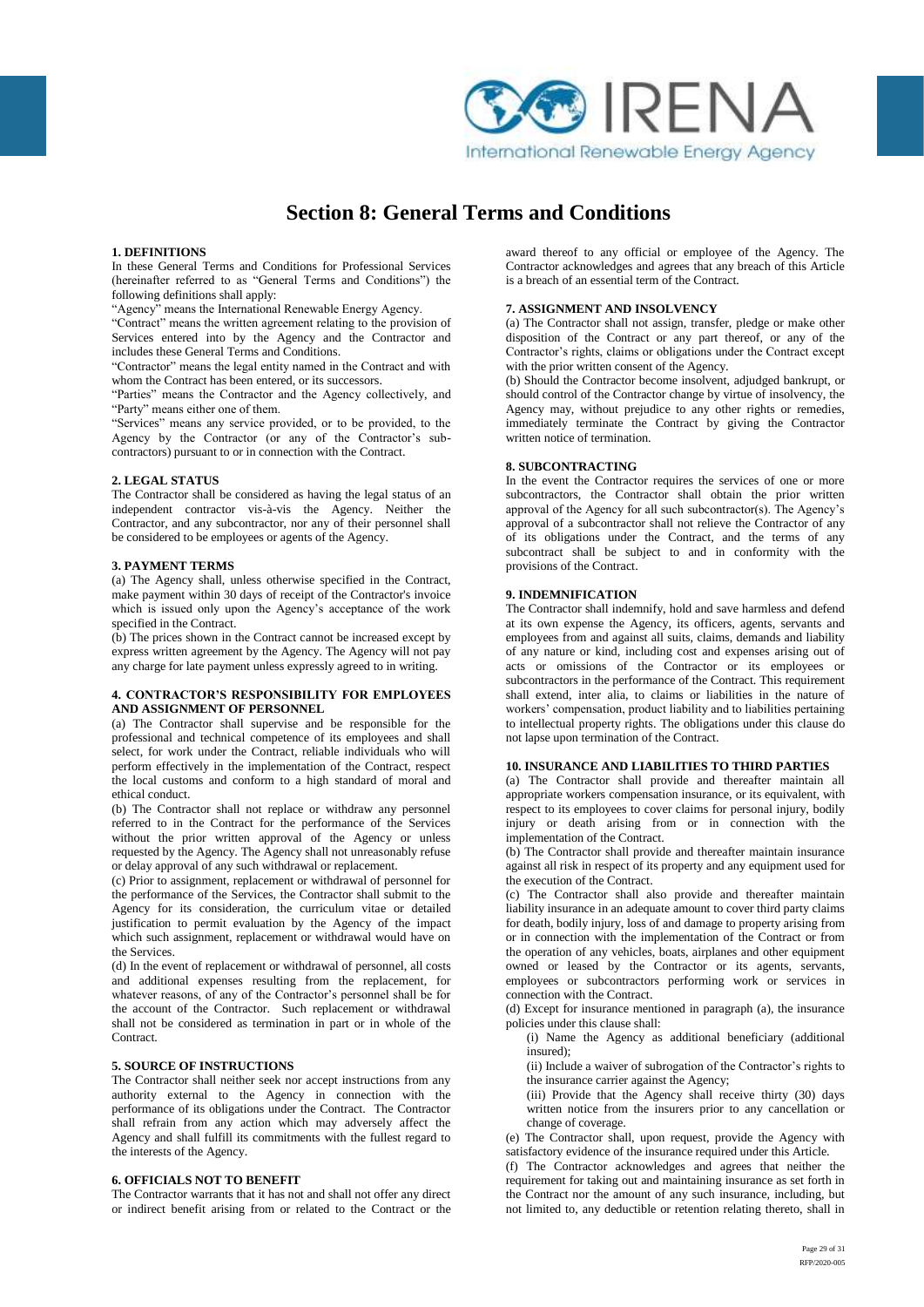

any way be construed as limiting the Contractor's liability arising under or relating to the Contract.

#### **11. ENCUMBRANCES/LIENS**

The Contractor shall not cause or permit any lien, attachment or other encumbrance by any person to be placed on file in any public office or on file with the Agency against any monies due or to become due for any Services provided under the Contract, or by reason of any other claim or demand against the Contractor.

#### **12. TITLE TO EQUIPMENT**

Title to any equipment and supplies that may be furnished by the Agency shall rest with the Agency and any such equipment shall be returned to the Agency at the conclusion of the Contract or when no longer needed. Such equipment, when returned shall be in the same condition as when delivered to the Contractor, subject to normal wear and tear, and the Contractor shall be liable to compensate the Agency for any damage or degradation of the equipment that is beyond normal wear and tear.

#### **13. OBSERVANCE OF THE LAW**

The Contractor shall comply with all laws, ordinances, rules and regulations bearing upon the performance of its obligations under the terms of the Contract.

#### **14. COPYRIGHT, PATENTS AND OTHER PROPRIETARY RIGHTS**

(a) Except as otherwise expressly provided in the Contract, the Agency shall be entitled to all intellectual property and other property rights, including but not limited to copyrights, patents and trademarks, with regard to products, documents or other materials which bear a direct relation to or are produced, prepared or collected in consequence or in the course of the execution of the Contract. At the request of the Agency, the Contractor shall take all necessary steps, prepare and process all necessary documents and assist in securing such proprietary rights and transferring them to the Agency in compliance with the requirements of the applicable law.

(b) To the extent that any such intellectual property or other proprietary rights consist of any intellectual property or other proprietary rights of the Contractor: (i) that pre-existed the performance by the Contractor of its obligations under the Contract, or (ii) that the Contractor may develop or acquire, or may have developed or acquired, independently of the performance of its obligations under the Contract, the Agency does not and shall not claim any ownership interest thereto, and the Contractor grants to the Agency a non-exclusive, perpetual and irrevocable license to use such intellectual property or other proprietary right.

#### **15. CONFIDENTIALITY**

(a) All technical, financial or other documentation and data the Contractor compiled for or received from the Agency under the Contract shall be treated as confidential and shall be delivered only to the Agency's authorised officials on completion of the work or services or as requested by the Agency.

(b) The Contractor may not communicate at any time to any other person, Government or authority external to the Agency, any information known to it by reason of its association with the Agency which has not been made public except with the authorisation of the Agency, nor shall the Contractor at any time use such information to private advantage. These obligations do not lapse upon termination of the Contract.

#### **16. USE OF NAME, EMBLEM, OR OFFICIAL SEAL OF THE AGENCY**

The Contractor shall not advertise or otherwise make public for purposes of commercial advantage that it is a Contractor of the Agency, nor shall the Contractor, in any manner whatsoever, use the name, emblem or official seal of the Agency or any

abbreviation of the name of the Agency in connection with its business or otherwise, without the prior written approval by the Agency. These obligations do not lapse upon termination of the Contract.

#### **17. FORCE MAJEURE**

(a) *Force majeure* as used herein shall mean any unforeseeable and irresistible act of nature, any act of war (whether declared or not), invasion, revolution, insurrection, terrorism, or any other acts of a similar nature or force, provided that such acts arise from causes beyond the control and without the fault or negligence of the Contractor.

(b) In the event of or as soon as possible after the occurrence of any cause constituting *force majeure*, the Contractor shall give notice and full particulars in writing to the Agency of such occurrence if the Contractor is thereby rendered unable, wholly or in part, to perform its obligations and meet its responsibilities under the Contract. The Contractor shall also notify the Agency of any other changes in conditions or the occurrence of any event which interferes or threatens to interfere with the Contractor's performance under the Contract. Upon receipt of the notice required under this Article, the Agency shall take such action as, in its sole discretion, it considers to be appropriate or necessary in the circumstances, including the granting to the Contractor of a reasonable extension of time in which to perform its obligations under the Contract.

(c) If the Contractor is rendered permanently unable, wholly or in part, by reason of force majeure to perform its obligations and meet its responsibilities under the Contract, the Agency shall have the right to terminate the Contract on the same terms and conditions as are provided for in Article 19 ("Termination") of these General Terms and Conditions, except that the period of notice may be seven (7) days instead of thirty (30) days.

#### **18. AMENDMENT**

Except as otherwise expressly provided in the Contract, the provisions of the Contract and the annexes thereto may be amended or supplemented only by means of a written agreement signed by all of the Parties or their authorised representatives.

#### **19. TERMINATION**

(a) The Agency may terminate the Contract in whole or in part, and at any time, upon thirty (30) days' notice of termination to the Contractor. The initiation of arbitral proceedings in accordance with Article 20 ("Settlement of Disputes") of these General Terms and Conditions, shall not be deemed a termination of the Contract.

(b) The Agency may terminate forthwith the Contract at any time should the funding for the Agency be curtailed or terminated, in which case the Contractor shall be reimbursed by the Agency for all reasonable costs incurred by the Contractor prior to receipt of the notice of termination.

(c) In the event of termination by the Agency, no payment shall be due from the Agency to the Contractor except for work and services satisfactorily performed and accepted by the Agency in accordance with the express terms of the Contract.

(d) Should the Contractor be adjudicated bankrupt, or be liquidated or become insolvent, or should the Contractor make an assignment for the benefit of its creditors, or should a Receiver be appointed on account of the insolvency of the Contractor, the Agency may, without prejudice to any other right or remedy it may have under the Contract terminate the Contract forthwith. The Contractor shall immediately inform the Agency of the occurrence of any of the above events.

#### **20. SETTLEMENT OF DISPUTES**

(a) **Amicable Settlement**: The Parties shall use their best efforts to settle amicably any dispute, controversy or claim arising out of this Contract or the breach, termination or invalidity thereof. Where the Parties wish to seek such an amicable settlement through